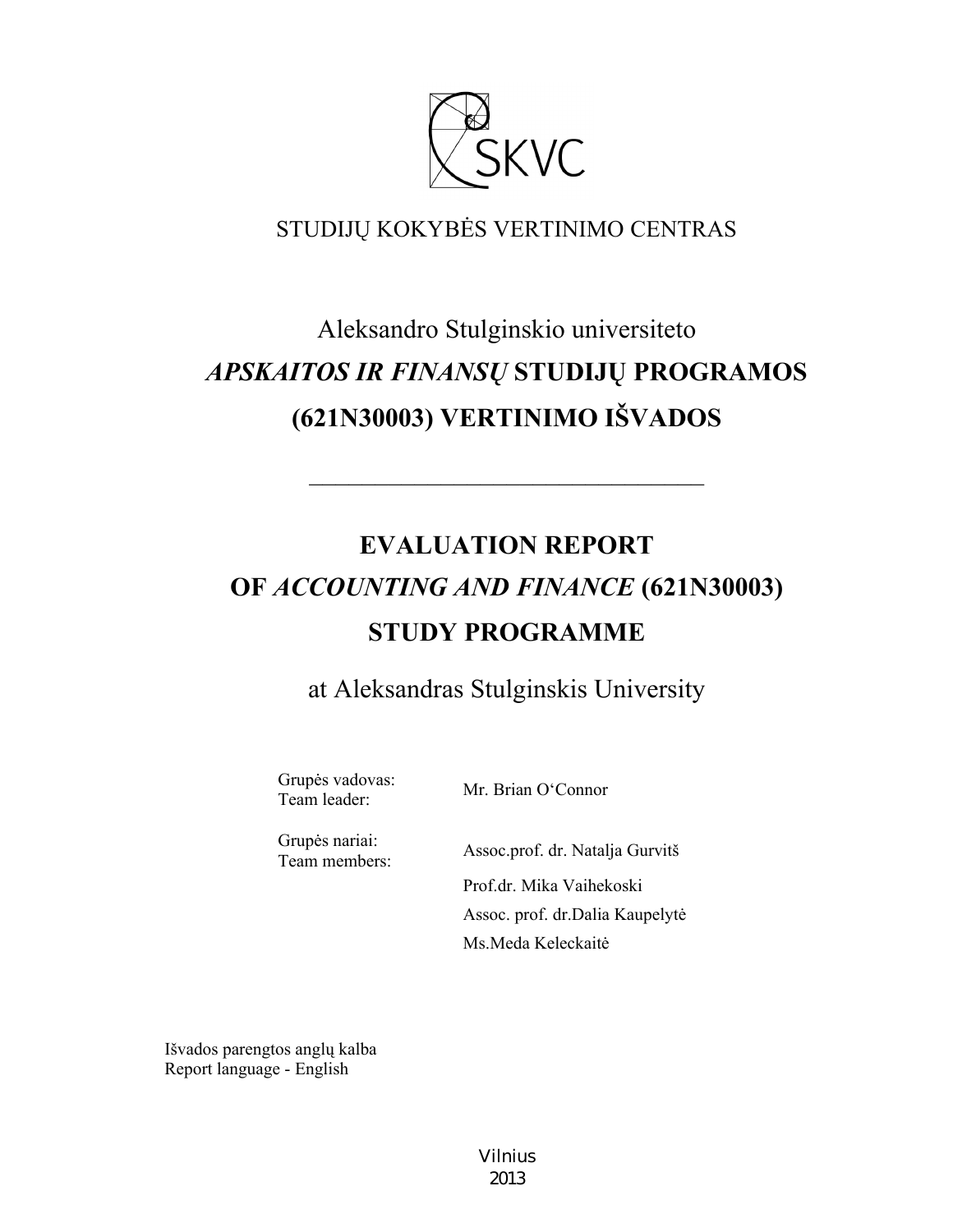# **DUOMENYS APIE ĮVERTINTĄ PROGRAMĄ**

| Studijų programos pavadinimas                           | Apskaita ir finansai     |
|---------------------------------------------------------|--------------------------|
| Valstybinis kodas                                       | 621N30003                |
| Studijų sritis                                          | Socialinių mokslų        |
| Studijų kryptis                                         | Finansai                 |
| Studijų programos rūšis                                 | Universitetinės studijos |
| Studijų pakopa                                          | Antroji                  |
| Studijų forma (trukmė metais)                           | 2                        |
| Studijų programos apimtis kreditais                     | 120                      |
| Suteikiamas laipsnis ir (ar) profesinė<br>kvalifikacija | Finansu magistras        |
| Studijų programos įregistravimo data                    | 1997-05-19               |

# **INFORMATION ON EVALUATED STUDY PROGRAMME**

–––––––––––––––––––––––––––––––

| Title of the study programme.                          | <b>Accounting and finance</b> |
|--------------------------------------------------------|-------------------------------|
| State code                                             | 621N30003                     |
| Study area                                             | Social sciences               |
| Study field                                            | Finance                       |
| Kind of the study programme                            | University studies            |
| <b>Study Cycle</b>                                     | Second                        |
| Study mode (length in years)                           | $\overline{2}$                |
| Volume of the study programme in credits               | 120                           |
| Degree and (or) professional qualifications<br>awarded | Master of Finance             |
| Date of registration of the study programme            | 19-05-1997                    |

© Studijų kokybės vertinimo centras

The Centre for Quality Assessment in Higher Education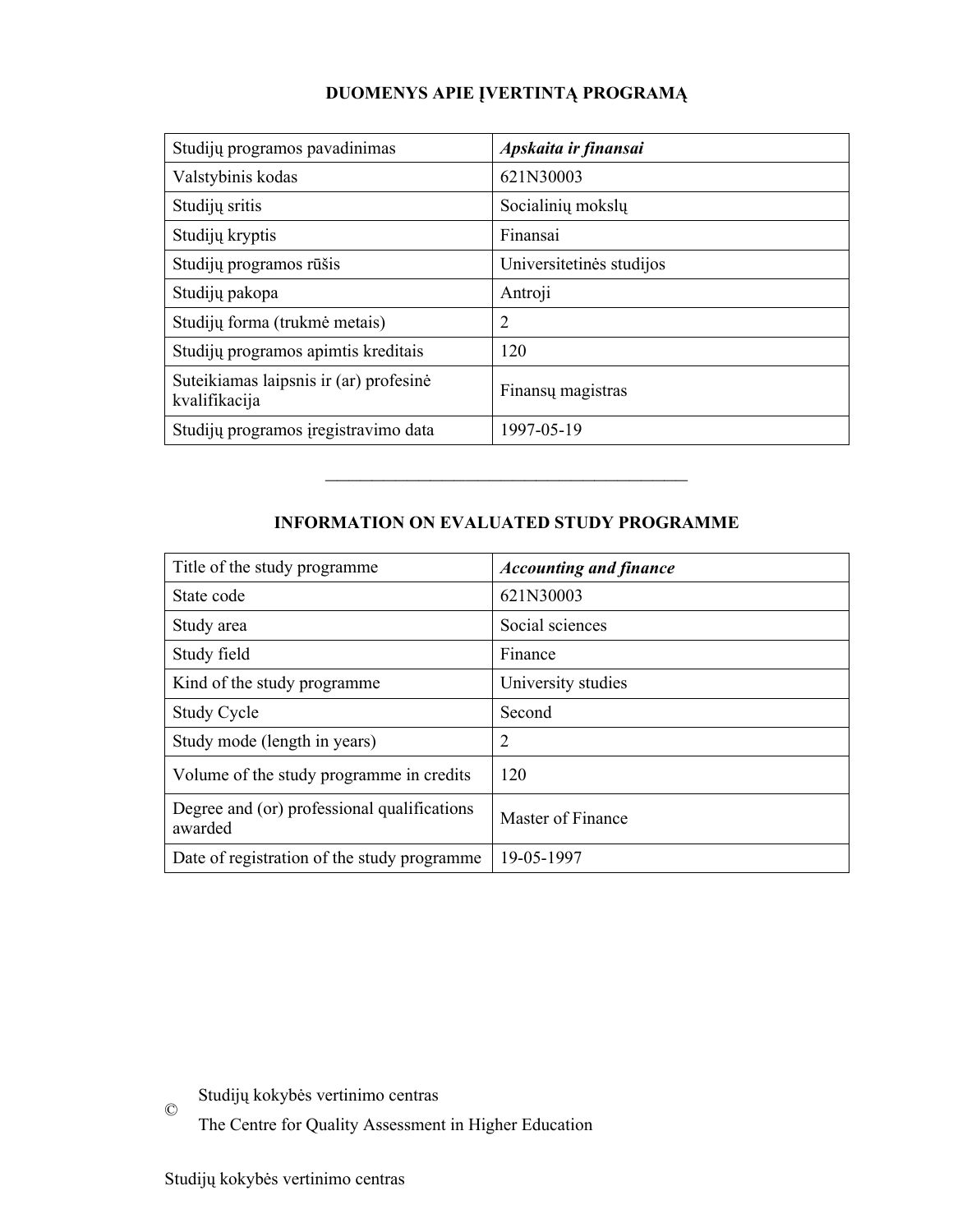# **CONTENTS**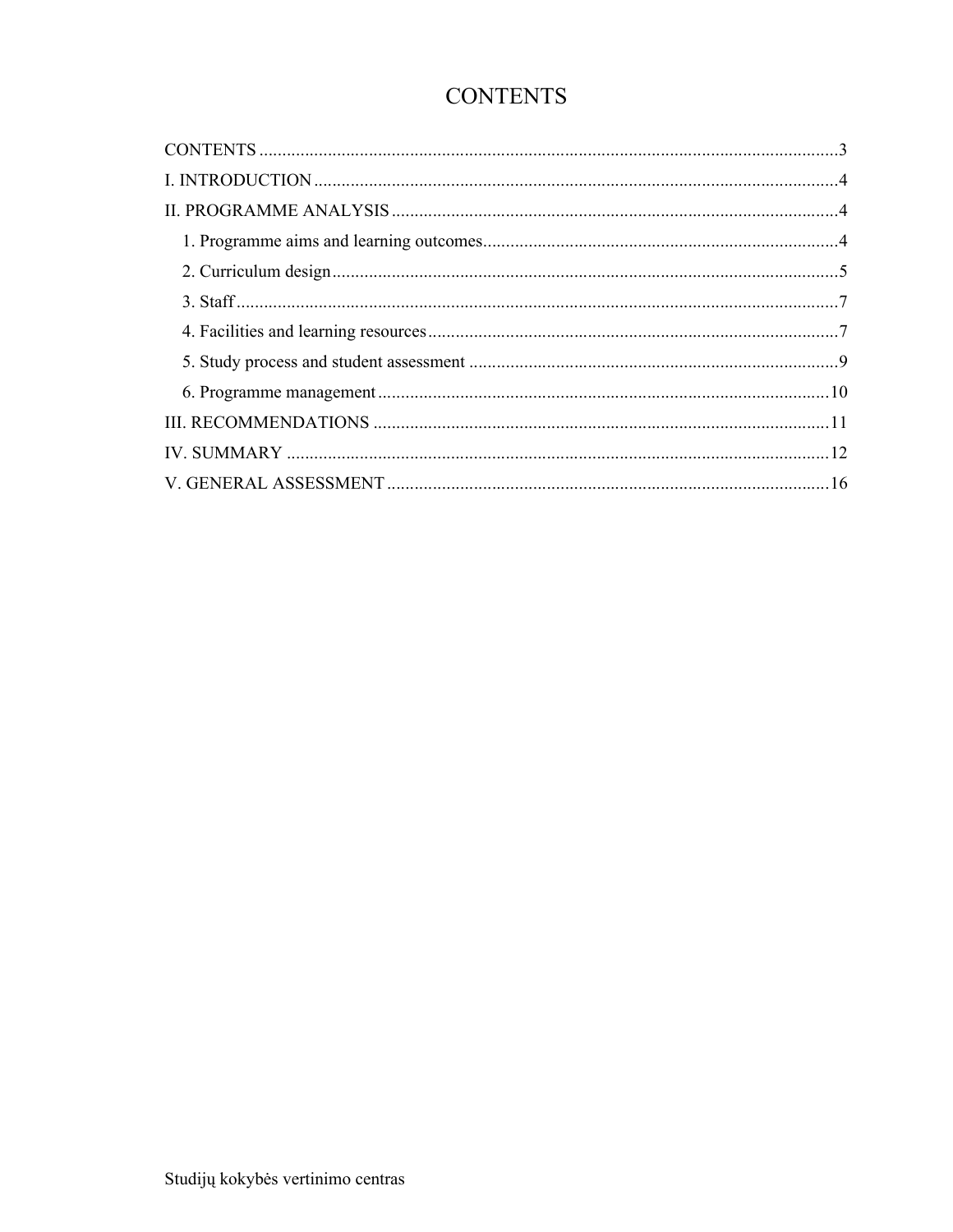#### I. INTRODUCTION

Aleksandras Stulginskis University (hereinafter referred to as the University or ASU), is a state higher education institution with old and nice agricultural sciences and studies traditions. The University continues the academic activities of the Higher Courses established in Kaunas in 1920 and the University of Lithuania established 1922. In 1996 this higher education and studies institution was granted the status of University and its official title was changed to the Lithuanian University of Agriculture. In 2011 the University was granted the name of Aleksandras Stulginskis University.

*Accounting and finance* master study programme (hereinafter referred to as the Programme) is being pursued by the Faculty of Economics and Management (hereinafter referred to as Faculty). The Programme was approved by the Rector's Ordinance No 271-Kb of 24 September 2012. Former evaluations of study programmes included:

– Evaluation of scientific and pedagogical activity of the Faculty of Economics (the current Faculty of Economics and Management) executed by the Norwegian experts in 1995. The activity was evaluated positively.

– Evaluation of the master's study programme Accounting and Finance in Agriculture was carried out in 2005. The Programme received "full accreditation".

The present review has been carried out under the guidelines and procedures of the Centre of Quality Assessment in Higher Education (hereinafter referred as SKVC). This assessment report is based on the self-evaluation report (hereinafter referred as SER), received in January 2013, and on a site visit on  $11<sup>th</sup>$  of April 2013. During the site visit, the team had the opportunity to discuss the Programme with Faculty administration, Self-assessment group, teaching staff, students, graduates and social partners. The expert group also visited the library, classrooms and offices associated with the programme. After the visit, the expert group held a meeting in which the contents of the evaluation was discussed and adjusted to represent the opinions of the whole group.

# II. PROGRAMME ANALYSIS

#### *1. Programme aims and learning outcomes*

In general, the programme has undergone major changes quite recently. These changes are related to the changes in the strategy of Aleksandras Stulginskis University and the changes in the competitive position in the market. Due to demographic tendencies, the Programme prepares for facing the challenge in the attraction of new students, therefore changes in the Curriculum design were made. The Programme has been broadened recently, aiming to target other students than only those seeking the special Accounting and Finance knowledge in agricultural enterprises, though the Expert Committee saw the uniqueness of the Programme (after discussions with graduates and social partners) in its ability to develop competences, needed for the small and medium enterprises from the Food Chain and related business fields.

Programme complies with the general requirements for Master level Programmes in Lithuania. Most of the programmes in other universities are more in macro level, orientated to public finance and financial institutions. This programme is orientated to the usage of accounting data in taking financial management decisions of small and medium businesses and agricultural enterprises, though after the extension of the programme students are prepared to work in banks and public sector institutions as well. For those students who want to gain knowledge and skills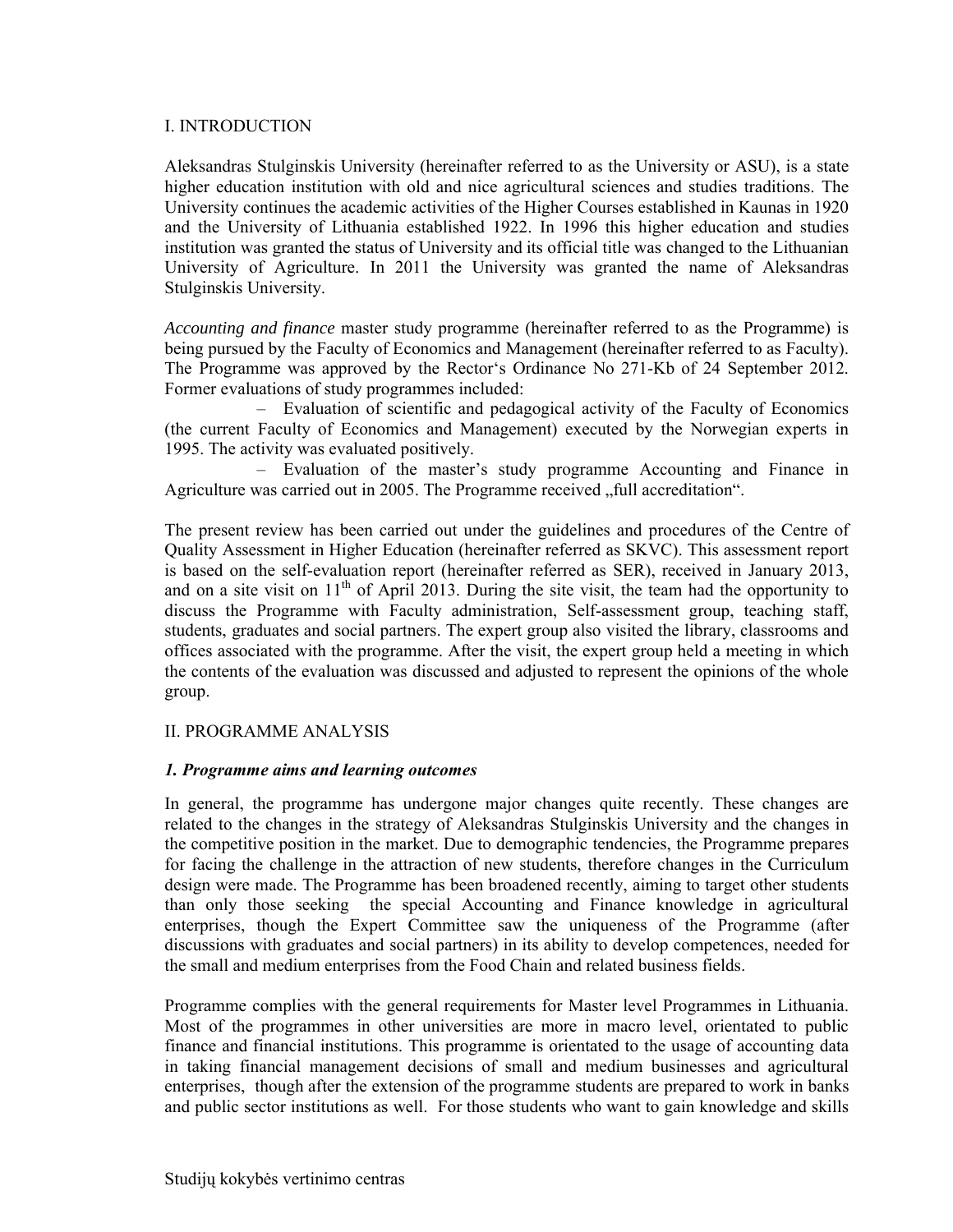in agricultural sector, possibilities are made to make research and practical work in the agricultural field.

Constant improvement of the programme is made in close cooperation with the state and private institutions, organizations and social partners, which is highly evaluated by graduated students and social partners.

Summarising the findings, the *Programme aims and learning outcomes* are well defined, clear and publicly accessible; the programme aims and learning outcomes are based on the academic and/or professional requirements, public needs and the needs of the labour market. The programme aims and learning outcomes are consistent with the type and level of studies and the level of qualifications offered; the name of the programme, its learning outcomes, content and the qualifications offered are compatible with each other. Though the following comments on the strong areas and areas for improvement might be made:

- The Expert Committee came to the conclusions, that though the Programme has been broadened recently, **there is uniqueness of the Programme which consists of combination of financial and accounting knowledge and skills, aimed at servicing small and medium business from the Food Chain and related business areas and reflecting the needs of the region/sector and the mission of the ASU.** Students, besides the other examples, are provided with the possibility to analyse case studies from agricultural field, which makes the Programme exceptional meeting the needs from the market.
- **Uniqueness of the Programme might be stressed more clearly in the curriculum and in the Programme representation to the public as it is difficult to determine that from the official presentations of the program provided.** The employment possibilities for the graduates including agricultural and other business areas could be better presented to the public.
- Having analysed Programme **aims and objectives**, the conclusion **could be made that the Programme aims at preparing financial specialists, able to use accounting knowledge in financial decision making.** Strong accounting base is used by graduates for work in financial management field which is especially useful in SMEs who require both competences obtained by one person. **The ability to teach students deep accounting knowledge**, which might be used in their future careers, as strength of the program was stressed by students and social partners.
- Strength of the Programme is **close relations with social partners, including teachers' and students' participation in the projects, research, internships. Consultations by the social partners creates strong mutual feedback from both sides**. The social partners are able to employ the students with the combined knowledge and skills in accounting and finance (with special focus on agriculture – if needed) and to get research expertise. While the Programme receives a possibility to assess how much it meets the needs of the market while updating the content.

# *2. Curriculum design*

The Programme consists of three parts (pursuant to the "Description of General Requirements for Master's Study Programmes" approved by the Order No V-826 of the Minister of Education and Science of the Republic of Lithuania):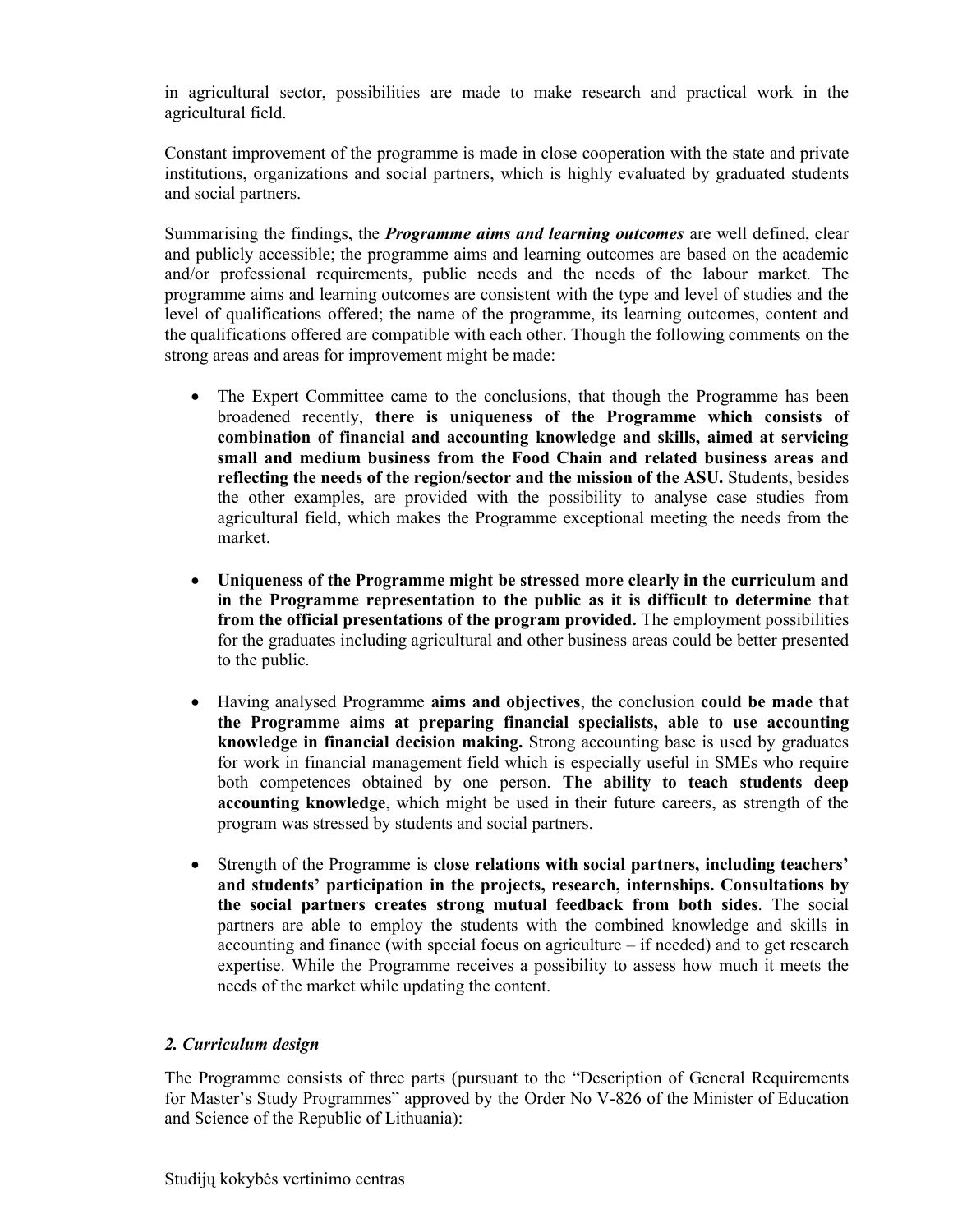- Subjects of the higher scientific and domain-oriented level;
- Subjects and internships defined by the University and selected by students, aimed to prepare students for PhD studies or practical work, studies of other field and general university studies;
	- Master Thesis.

Duration of the master's studies for the full-times takes 2 years (4 semesters); part time  $-3$  years (6 semesters). The scope of the study programme is 120 credits where one credit comprises 26,7 contractual student's work hours (in classrooms, laboratories, independent work, etc.). Each semester's full time studies comprise 30 credits, part-time studies – 18 credits (except semester 8 which is designed for 30-credit Master Thesis).

Having analysed the SER, the Expert Committee may confirm that the Curriculum Design and the structure of the Programme satisfies legal requirements in Lithuania. The content of the Programme is in line with the latest scientific achievements and is logical. The Programme has two types of streams – one aimed for development of practical knowledge and skills, another one – for preparation for doctoral studies.

Summarising the results of evaluation of *Curriculum design*, the following conclusions are made: the curriculum design meets legal requirements; study subjects and/or modules are spread evenly, their themes are not repetitive; the content of the subjects and/or modules is consistent with the type and level of the studies; the content and methods of the subjects/modules are appropriate for the achievement of the intended learning outcomes; the scope of the programme is sufficient to ensure learning outcomes; the content of the programme reflects the latest achievements in science and technologies.

After the visit to the University and having read the SER, the following strengths and areas for curriculum improvement are provided:

- **The curriculum design is aimed at giving both finance and accounting knowledge and skills**, though keeping in mind the uniqueness of the program a special subject on finances related to agriculture might be considered. The students, graduates and social partners **expressed the wish of including more specialized subjects (another alternative broadening contents of existing subjects) into the Programme** – e.g. including IFRS, Financial Law, Tax Optimisation, Econometrics (for students taking practical stream of the Programme), Capital budgeting aspects were stressed as necessary for the market needs. Therefore the experts would suggest the Programme Committee to consider of including additional courses to the Programme or including the above mentioned topics into the course content.
- **The program has two streams one for practitioners and the other one for students aimed at studying to get PhD degree**. Though the direction of the program for PhD students is in line with the strategy of the University (to perform research through the whole Food Chain and related business sectors), better rationale for the demand of specialist with PhD qualification might be provided. The expert committee suggests reconsidering the strategy of the Programme having this particular stream.
- As the Programme aims at expanding to the international markets (by attracting international students), **more English knowledge and skills development opportunities should be provided for the Programme students, as well as teachers. The Expert Committee is looking for the improvement** of English knowledge, as the deficiency in English makes obstacles for students to use the wider range of mobility opportunities and for teachers – it reduces their abilities to integrate more international financial case studies and literature into the courses.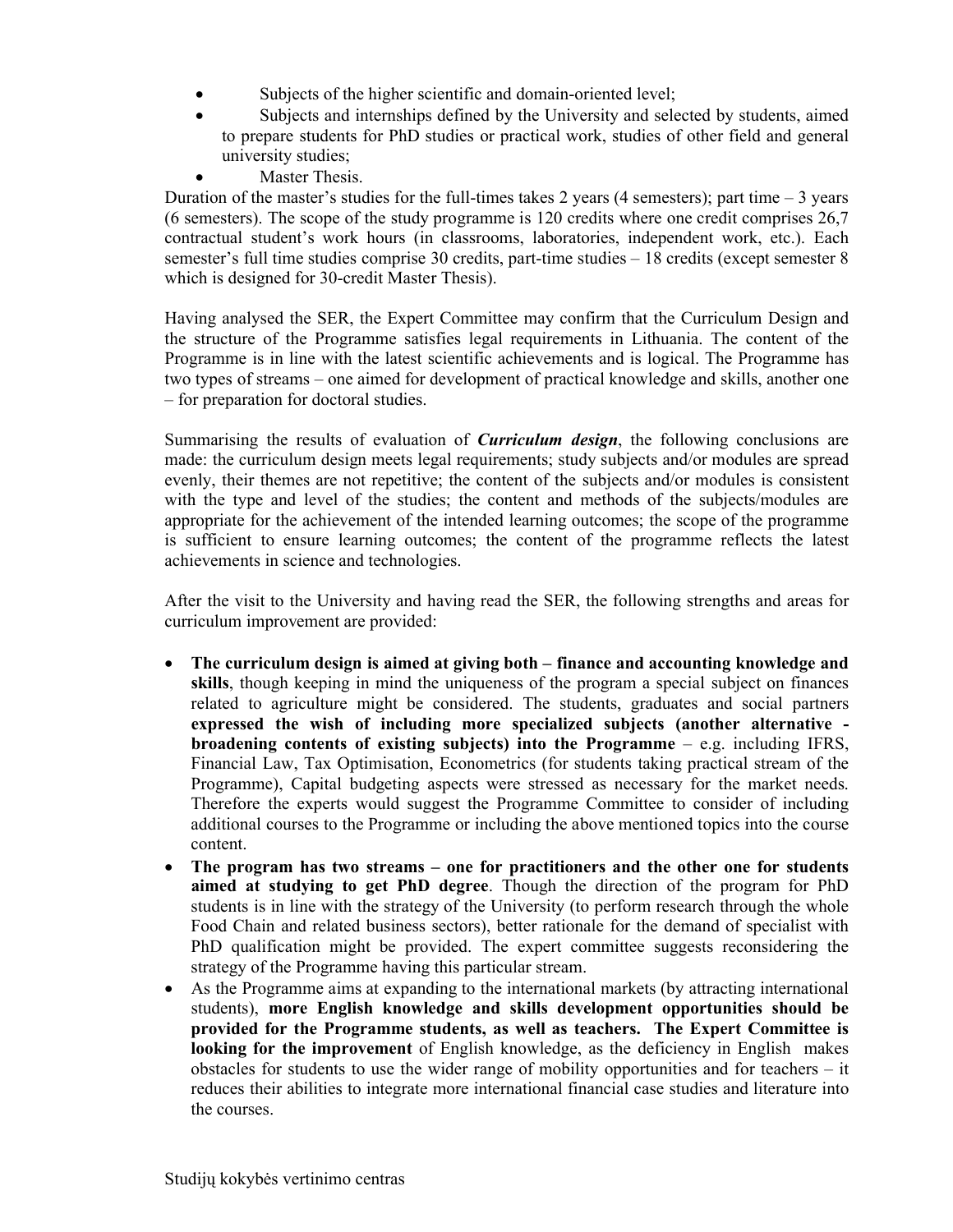# *3. Staff*

The Programme is taught by permanent highly qualified teachers who hold a scientific degree and have adequate teaching and practical experience, who are engaged in scientific research in thematic areas which are part of or related to the subjects taught. The Expert Committee has enough evidence to conclude that teachers are selected on the basis of a competition, which enables to choose best candidates. The turnover of the teachers is insignificant and their number is sufficient to achieve the expected learning outcomes.

Different forms and methods are used in systematic improvement of the teacher's qualification; however some of the teachers do not have sufficient knowledge of foreign languages and their participation in scientific conferences is still low. The Programme Committee admits that it is necessary to improve the teachers' knowledge of foreign languages and their international communication skills by organising foreign language courses. During the visit it was noted that the internships and international exchange visits are limited to the neighbouring countries due to lack of financial resources.

During the visit it was stressed by the graduates and social partners that teachers of the Programme are highly involved in practical research in close relationship with business enterprises, participating in the common research projects and adjusting the study curriculum to the market needs.

Having assessed *Staff*, the Expert Committee made the following conclusions: the study programme is provided by the staff meeting legal requirements; the qualifications of the teaching staff are adequate to ensure learning outcomes; the number of the teaching staff is adequate to ensure learning outcomes; teaching staff turnover is able to ensure an adequate provision of the programme; the higher education institution creates conditions for the professional development of the teaching staff necessary for the provision of the programme; the teaching staff of the programme is involved in research (art) directly related to the study programme being reviewed.

The following strengths and areas for improvement might be provided:

 **Staff of the Programme meets the requirements**, **having exceptional competence area - Accounting and it's usage for financial decision making** – which was stressed by students and social partners. Teachers are involved in the projects with social partners which assists them to keep up to date and relevant. More highly qualified teachers having good English language skills could be invited to the Programme or the English skills of the present teachers could be developed, as mentioned in the above paragraph. Teachers' mobility could be increased giving the opportunities for teachers to integrate international practical experience to the Programme curriculum.

# *4. Facilities and learning resources*

For implementation of the study programme the Faculty uses the facilities of the University's Building III. In total the Faculty has 11 various size classrooms and 5 computer classes. Their total floor space is 1235 m<sup>2</sup>. The average size of one classroom is 92.8 m<sup>2</sup>, computer classroom –  $107 \text{ m}^2$  (on average 0.56 m<sup>2</sup> per one student). In computer classrooms the total number of computers is 4.3 per 100 students (based on aggregate numbers).

In computer classrooms every student is provided with a possibility to work with computer individually. Master's study students are usually studying in smaller classrooms adjusted for team work. Besides, the time of classroom lectures of the first and second study cycles does not coincide, since students of master's studies attend lectures in the evening, whereas part-time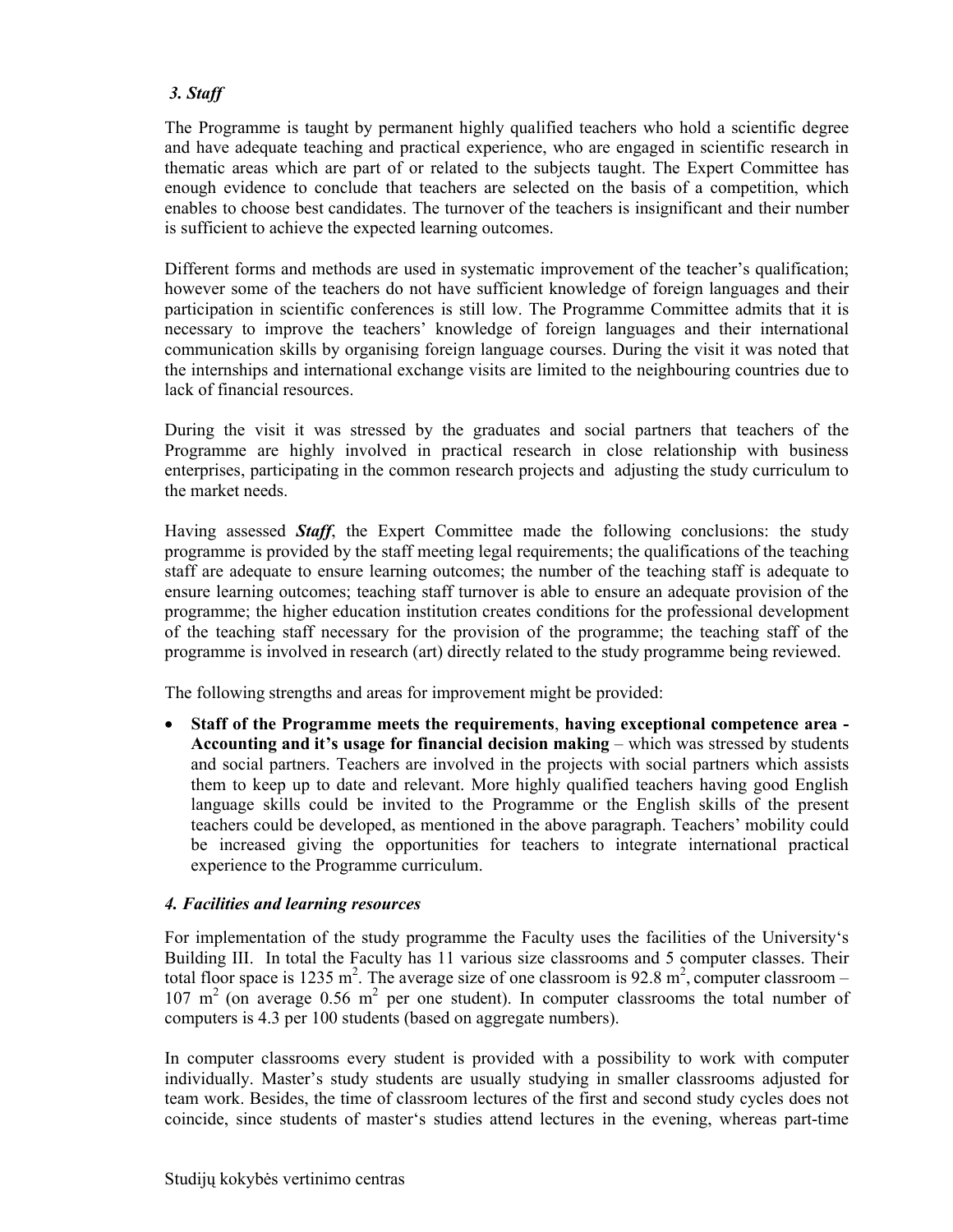studies are pursued partially via distance learning; therefore students arrive to the University once or twice per month.

The University has enough classrooms and seats in the classrooms. Students have an opportunity to accomplish individual assignments and can use the reading room, the Faculty's Methodics Room, and computer classrooms. The classrooms meet the requirements prescribed in labour and hygiene standards. The state of classrooms is good, but Expert Committee has noticed that a renovation is needed.

University has started implementing the integrated project of science, studies and business centre (valley) "Nemunas", and plans to repair 9 classrooms of the Faculty in 2013. More than LTL 80 million was allocated for the implementation of this Project. Repair of classrooms will improve work conditions of teachers and students, the classrooms will be warmer and more comfortable and equipped with the ergonomic furniture.

Teachers have a possibility to work independently in the staff room workplaces. 2-4 workplaces are established for teachers in the staff rooms, they are also provided with personal computers, printers and other relevant facilities/tools.

An analysis of the Programme's facilities and learning resources leads to a conclusion that the classrooms which are used to deliver the Programme are equipped with required visual facilities and information technologies; the quantity of classrooms is sufficient. Furthermore, the teachers have good out-of-class work conditions in their offices.

During the analysed period, the library was restocked with scientific literature and resource materials and the users of the library can benefit from numerous virtual resources. The University started renovation works in the classrooms; the plans include repairs of the teachers' offices, common areas, renovation and expansion of the recreation zones, modernisation of the library and the reading rooms, development of the open access to the library holding. According to the Expert Committee opinion renovation is necessary to ensure proper learning and teaching environment.

Having assessed *Facilities and learning resources*, the Expert Committee made the following conclusions: the premises for studies are adequate both in their size and quality; the teaching and learning equipment (laboratory and computer equipment, consumables) are adequate both in size and quality; the higher education institution has adequate arrangements for students' practice; teaching materials (textbooks, books, periodical publications, databases) are adequate and accessible.

Having analysed facilities and learning resource the following strengths and areas for improvement are raised:

- It should be mentioned, that though **the facilities and learning resources meet the requirements and** they are under an upgrade process. In the near future the Programme will have opportunities to use renovated auditoriums, library resources, etc.
- **Flexible approach to learning including distance learning is applied**. **A wide range of modern learning methods are used in the Programme, including distance learning resources, video conferences, video lectures, visits to the institutions, case studies, discussion, computerized training, etc. and it is considered as the strength of the Programme.** Wide range of modern learning methods provides good background for the expansion of the Programme to the international markets, as well as to develop the wide range of skills for students.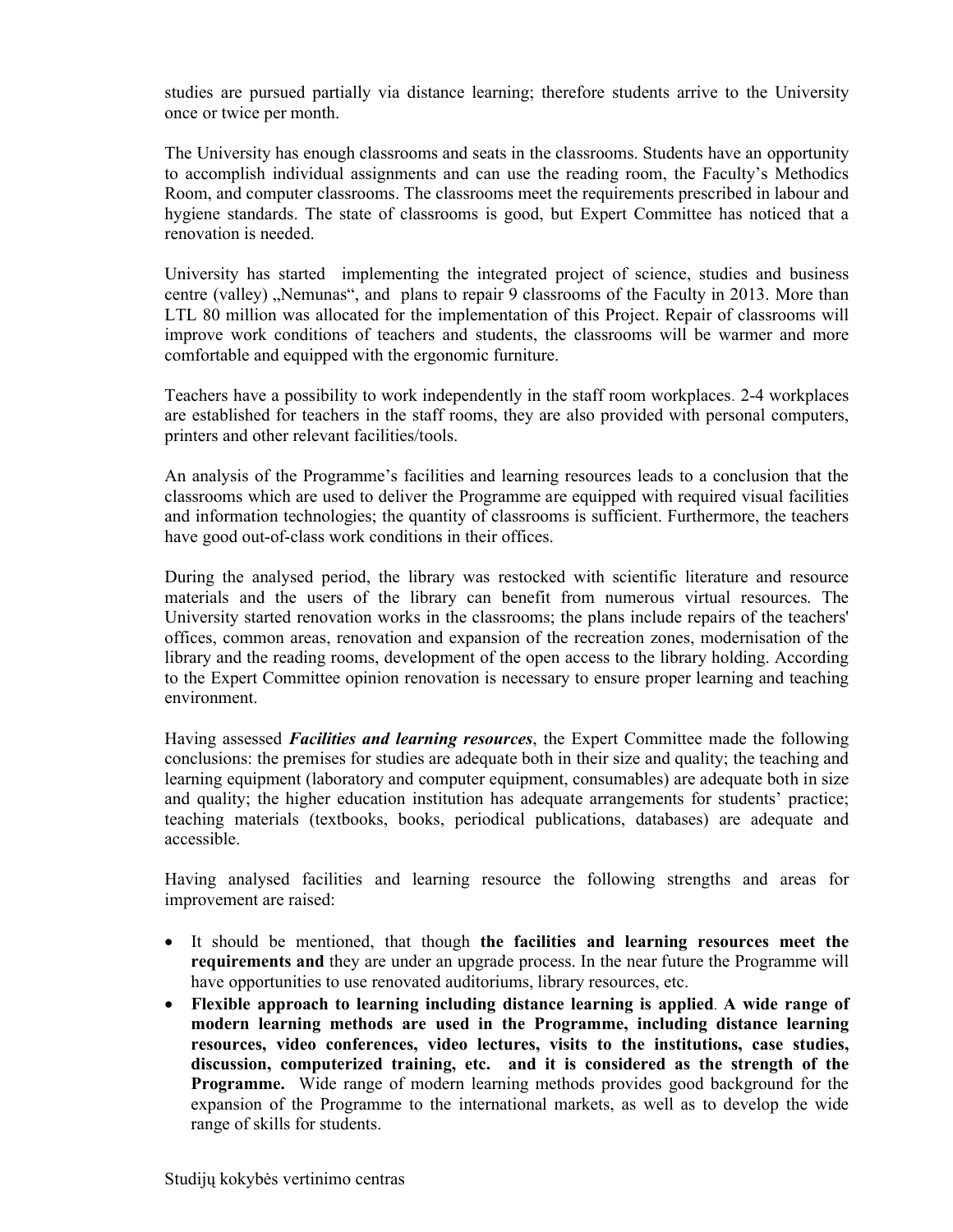#### *5. Study process and student assessment*

In order to a admit well prepared students, minimum requirements are stipulated for those entering the Programme: for persons who have completed the first cycle (bachelor's) studies in the field of Management and Business Administration or Economics or other field studies and studied and have passed the exam on finance and accounting fundamentals and/or special education subjects the total amount of which is at least 24 credits, are allowed to take part in the competition. Persons who don't have sufficient number of credits are provided with a possibility to attend part-time studies. Persons who have completed college (professional Bachelor's) studies, following the completion whereof they have professional experience of at least one year coupled with the completion of bridging courses can also participate in the competition.

A short-list of the Programme entrants is established and the aggregate grade is calculated under the criteria and formula stipulated in the "Rules for Admission of Students to the ASU Master's Studies in 2012". The rules are prepared every year and are approved by the University Senate. Detailed information on the admission to master's studies is provided in the University's Internet page.

During the period of 2007-2012 the average competitive grade of students admitted to the Programme has changed inconsistently. In 2009 the highest average competitive grade of students admitted to full-time studies was 8.8 points, the lowest in  $2007 - 8.1$  points and has increased during the period under analysis by approximately 0.1 points. In 2012 the highest competitive average grade of students admitted to part-time studies was 8.6 points, the lowest in 2009 – 6.9 points, and has increased during the period under analysis by approximately 0.1 points. The average competitive grade of students admitted to full-time studies during the period under analysis was 0.6 point higher than average grade of students admitted to part-time studies. In both forms of studies the gap between the minimum and maximum competitive grade for admission to the Programme has decreased. Compared to 2007, in 2012 a minimum grade required for the admission to the full-time studies has increased by 1.5, to the part-time studies – by 0.1 points.

The Expert Committee may confirm that the admission requirements are objectively justified. The graduates get employment in the fields related to the Programme objectives and aims. Working students have good conditions for their studies in the virtual learning environment Moodle; since academic year 2012/2013 first-year part-time students can choose a semi-distance learning form.

A progress monitoring system is in place and functioning at the University and the cumulative assessment system motivates the students to study throughout the term. Master students are required to get at least one publication, as this promotes their responsibility for conscientious conduct of scientific research and the reliability of the research results, boosts the students' creativity.

The University does not tolerate dishonest behaviour and each master student is required to sign a declaration of honour on the authenticity of the Master Thesis. The students are offered relevant academic and social support. They have opportunities to participate in mobility programmes, however, such participation is low, in Expert Committee opinion, due to the weak students' English language skills and weak integration of exchange courses credits into the Programme.

The student involvement in scientific projects implemented by the Programme teachers is too weak. To stimulate the student participation in the above activities, the teachers should decide on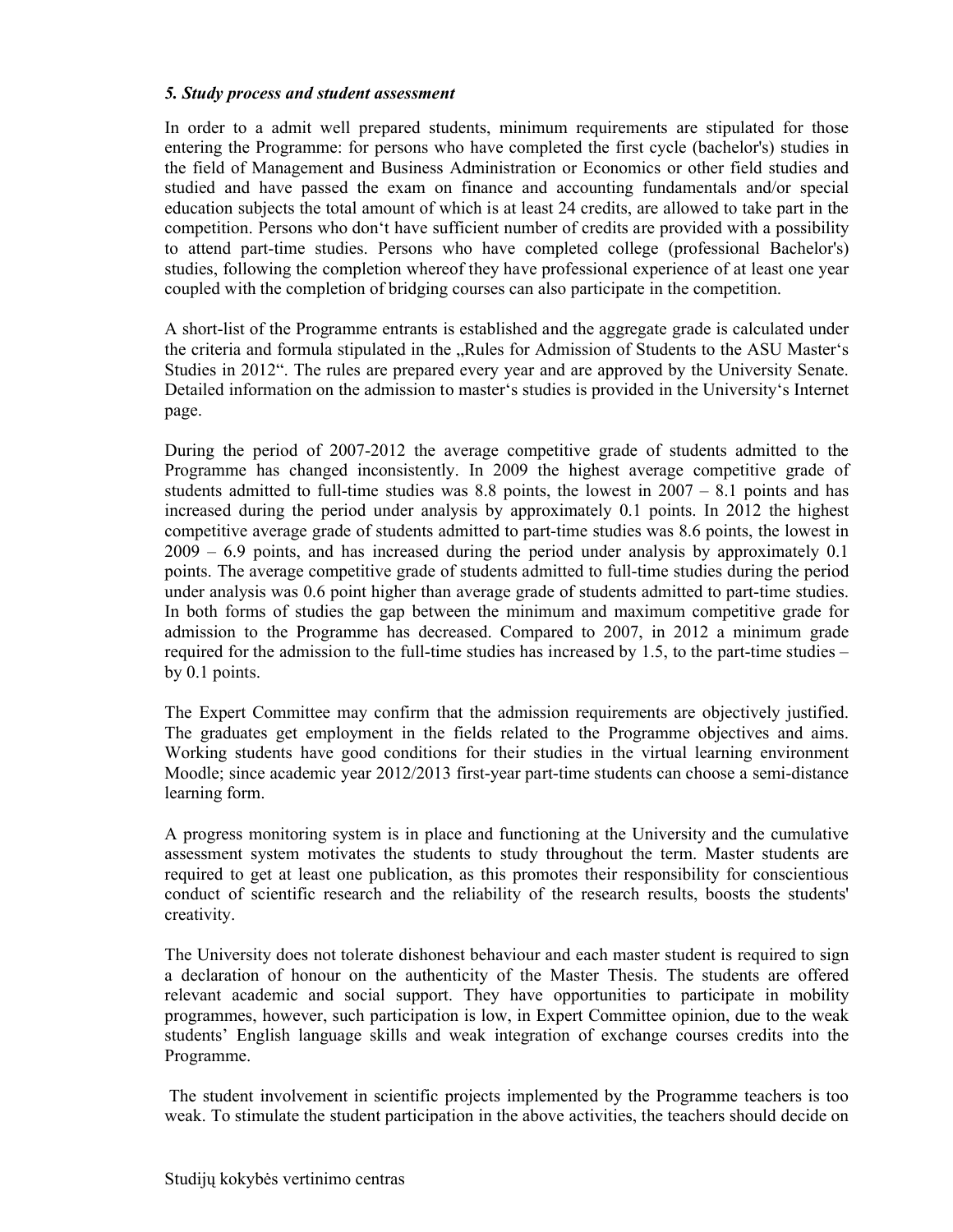closer individualised cooperation with the students, to define in greater detail the benefits of international studies, to make provisions for offering financial incentives.

Having assessed *Study process and student assessment,* the Expert Committee made the following conclusions: the admission requirements are well-founded; the organisation of the study process ensures an adequate provision of the programme and the achievement of the learning outcomes; students are encouraged to participate in research, artistic and applied research activities; students have opportunities to participate in student mobility programmes; the higher education institution ensures an adequate level of academic and social support; the assessment system of students' performance is clear, adequate and publicly available; professional activities of the majority of graduates meets the programme providers' expectations.

The following strengths and areas for improvement are defined:

 The study process and student assessment is well organized. Performance assessment results are considered while developing the Programme. Some achievements of ILO's might be measured more accurately, especially in the areas related to knowledge of agricultural specifics. **Better arrangements should be made for acceptance of credits earned on exchanges abroad.** Students involvement in research activities and the complexity of the research could be extended, especially for those students aiming for PhD degree.

### *6. Programme management*

Programme management decisions are made by the Faculty Council. When it necessary to know community's opinion on relevant issues, the Faculty convenes a meeting of teachers and scientific workers (or meeting/conference of the academic community of the Faculty).

Studies are administered by the Dean of the Faculty and his administration. Faculty Administration is responsible for the relationship between structural units of the Faculty and outside the Faculty. The Administration plans, organises and controls study process, and timely and effective provision of students' achievements; pursues benchmarking of student learning outcomes; organises and documents final knowledge checks, prepares final study documents; organises work of study programme committees; controls payment of tuition fees; together with the Faculty Students' Representation organises and controls the use of the scholarship fund. The above works are distributed among the administration staff and are included in the job instructions. Faculty Administration is responsible for the provision of all the facilities necessary for the implementation of the Programme.

ASU has a system of study programme and internal quality management that has been described and adopted. The Programme management responsibilities are clearly divided between the Committee, the Institute of Economics, Accounting and Finance, the Council of the Faculty of Economic and Management, the Dean's Office, and the Senate of ASU. Information on Programme implementation is stored in ASU databases. The processes of Programme improvement involve the teachers, students, graduates, and employers. The Expert Committee may confirm that the involvement of social partners is very high, proving close collaboration in the area of the development of the Programme.

Having assessed *Programme management*, the Expert Committee made the following conclusions: responsibilities for decisions and monitoring of the implementation of the programme are clearly allocated; information and data on the implementation of the programme are regularly collected and analysed; the outcomes of internal and external evaluations of the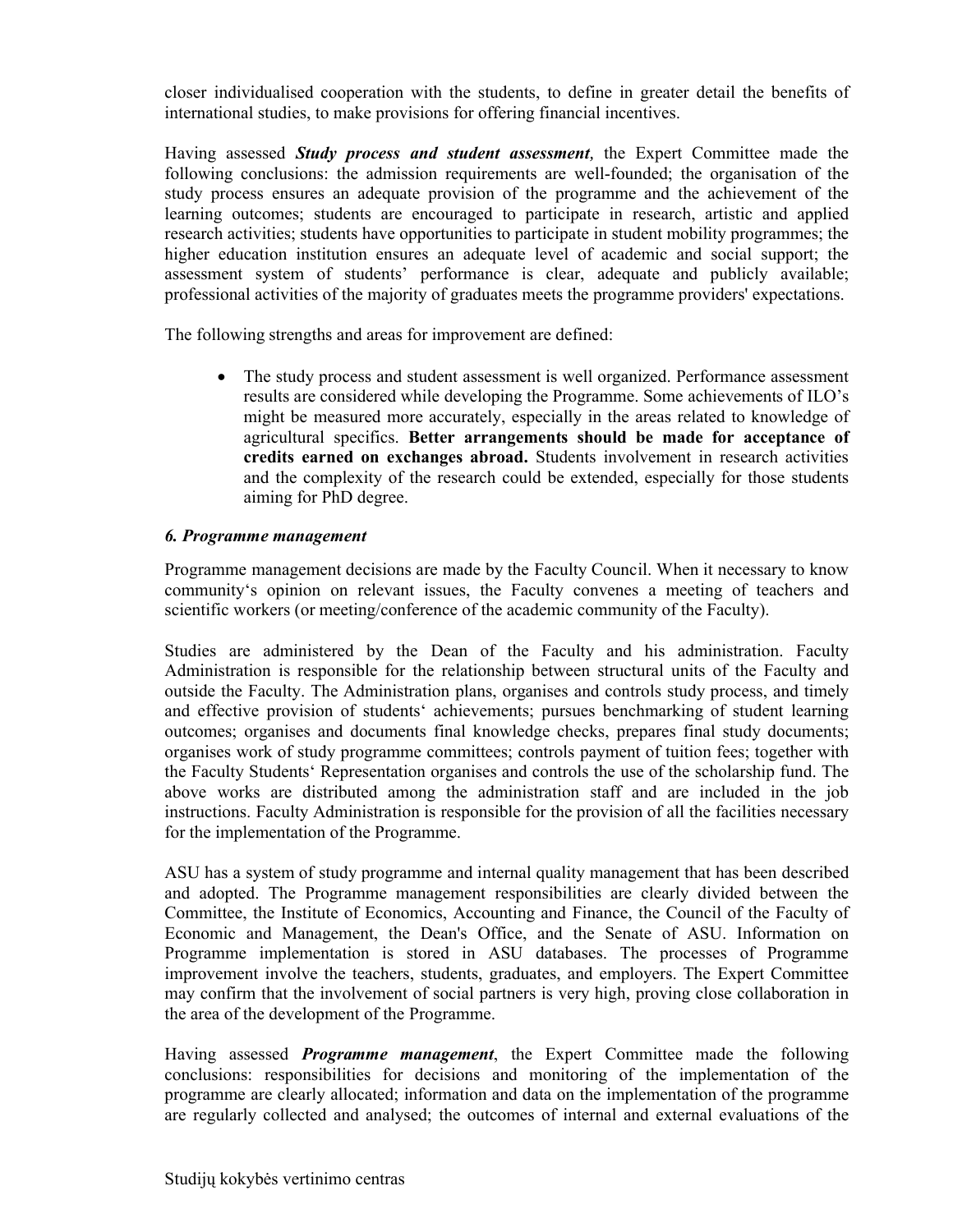programme are used for the improvement of the programme; the evaluation and improvement processes involve stakeholders; the internal quality assurance measures are effective.

The following strength of the Programme management might be provided:

 **Programme management is an exceptional area in this Programme.** Inclusion of social partners input in the Programme development is very high, communication with the social partners is an exceptional area, feedback is constantly collected and analysed.

# III. RECOMMENDATIONS

- The uniqueness of the Programme might be stressed more clearly in the curriculum and in the Programme representation to the public. The employment possibilities for the graduates including agricultural and other business areas could be better presented to the public.
- A special subject on finance related to agriculture might be considered. The students, graduates and social partners expressed the wish of including more specialized subjects/or topics into the Programme such as Econometrics for those students who choose practical stream, capital budgeting, IFRS, Financial Law, Tax optimisation. These topics might also be considered for the integration into existing course subjects.
- Better rationale for the demand of specialist with PhD qualification might be provided. The Expert Committee suggests reconsidering the strategy of the Programme having this particular stream.
- More English knowledge and skills development opportunities should be provided for the Programme students, as well as teachers
- More highly qualified teachers having good English language skills could be invited to the Programme or the English skills of the present teachers could be developed. Teachers' mobility could be increased giving the opportunities for teachers to integrate international practical experience to the Programme curriculum.
- The Programme has to continue the upgrade process of the facilities and learning resources as it is necessary to ensure and maintain the quality of the facilities in the future.
- Better arrangements should be made for acceptance of credits earned on exchanges abroad.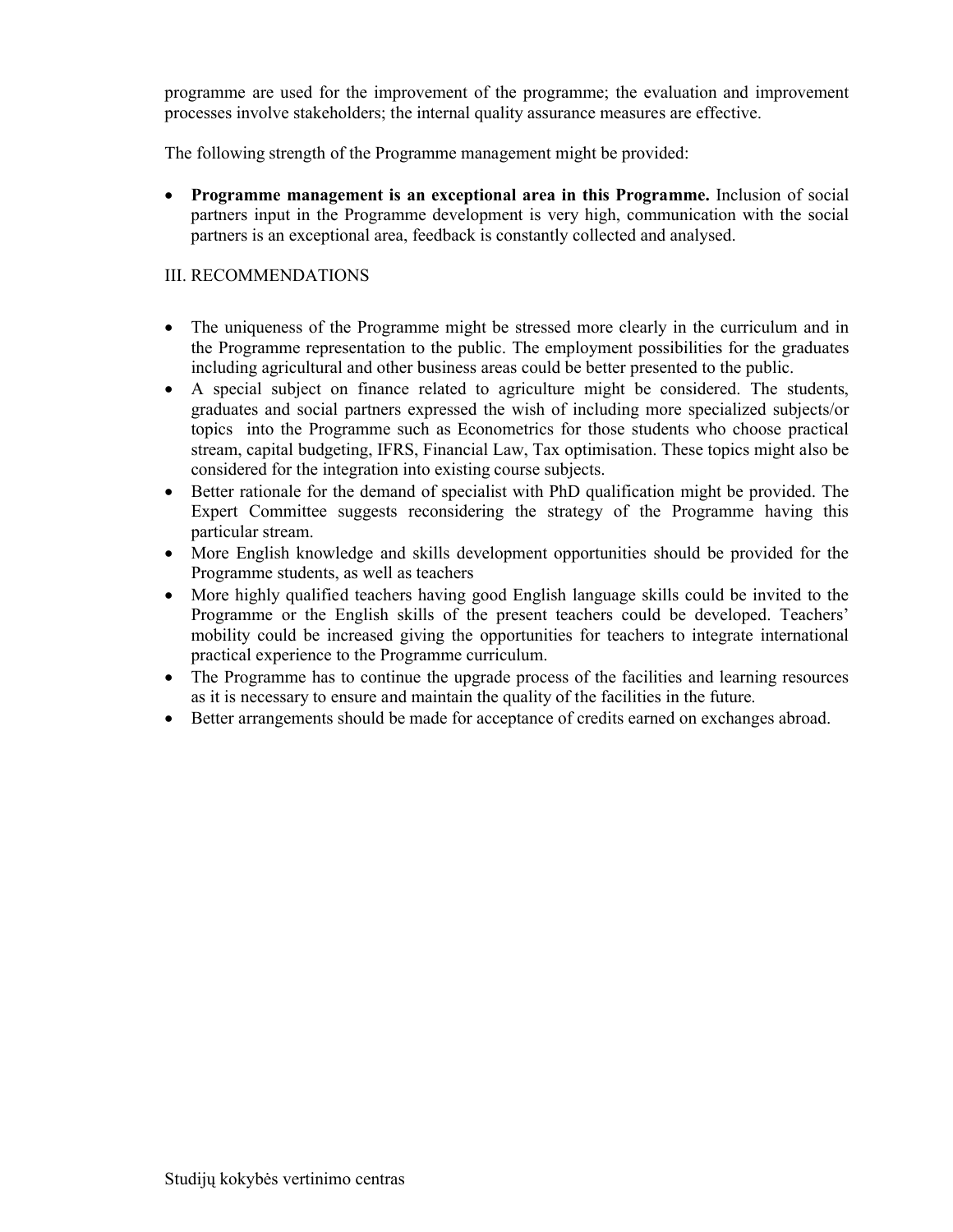### IV. SUMMARY

Having assessed *Programme aims and learning outcomes the expert committee made the following conclusions:* the programme aims and learning outcomes are well defined, clear and publicly accessible; the programme aims and learning outcomes are based on the academic and/or professional requirements, public needs and the needs of the labour market; the programme aims and learning outcomes are consistent with the type and level of studies and the level of qualifications offered; the name of the programme, its learning outcomes, content and the qualifications offered are compatible with each other.

- The Expert Committee came to the conclusions, that though the Programme has been broadened recently, **there is uniqueness of the Programme which consists of the combination of financial and accounting knowledge and skills, aimed at servicing small and medium business from the Food Chain and related business areas and reflecting the needs of the region/sector and the mission of the ASU.** Students, who wish so, are provided with the possibility to analyse case studies from agricultural field, which makes the Programme exceptional meeting the needs from the market.
- **The uniqueness of the Programme might be stressed more clearly in the curriculum and in the Programme representation to the public as it is difficult to determine that from the official presentations of the program provided.** The employment possibilities for the graduates including agricultural and other business areas could be better presented to the public.
- Having analysed Programme **aims and objectives**, the conclusion **could be made that the Programme aims at preparing financial specialists, able to use accounting knowledge in financial decision making.** Strong accounting base is used by graduates for work in financial management field which is especially useful in SMEs who require both competences obtained by one person. **The ability to teach students deep accounting knowledge**, which might be used in their future careers, as a strength of the Programme was stressed by students and social partners
- Strength of the Programme is **close relations with social partners, including teachers and students participation in the projects, research, internships, and consultations by the social partners creating strong mutual feedback from both sides**. The social partners are able to employ the students with the combined knowledge and skills in accounting and finance (with special focus on agriculture – if needed) and to get research expertise. Feedback from the social partners provides the possibilities for the Programme Management team to assess how much it meets the needs of the market while updating the content.

Having assessed *Curriculum design*, the Expert Committee made the following conclusions: the curriculum design meets legal requirements; study subjects and/or modules are spread evenly, their themes are not repetitive; the content of the subjects and/or modules is consistent with the type and level of the studies; the content and methods of the subjects/modules are appropriate for the achievement of the intended learning outcomes; the scope of the programme is sufficient to ensure learning outcomes; the content of the programme reflects the latest achievements in science and technologies.

 **The curriculum design is aimed at giving both – finance and accounting knowledge and skills**, though keeping in mind the uniqueness of the program a special subject on finances related to agriculture might be considered. The students, graduates and social partners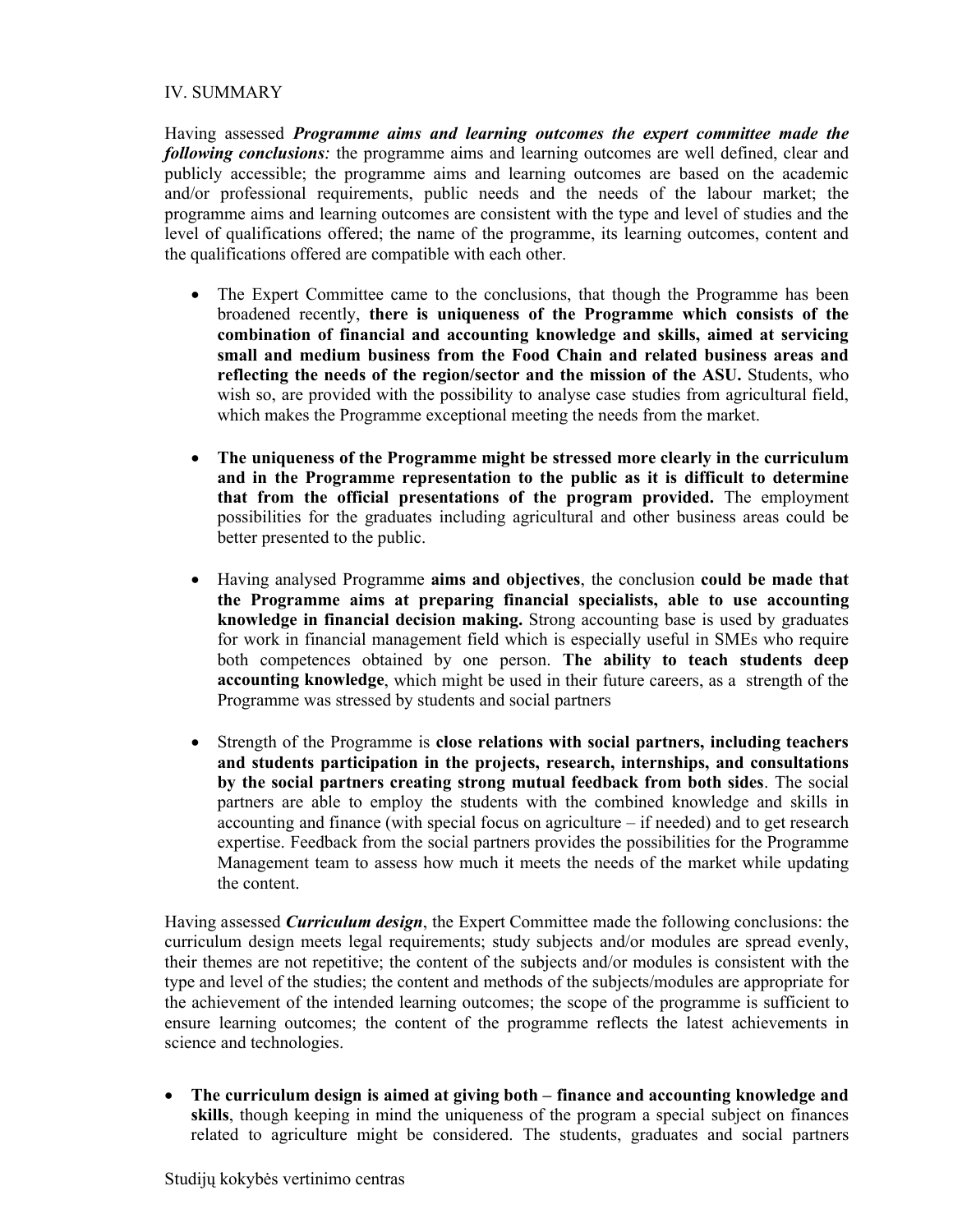**expressed the wish of including more specialized subjects (another alternative broadening contents of existing subjects) into the Programme** – e.g. including IFRS, Financial Law, Tax Optimisation, Econometrics (for students taking practical stream of the Programme), Capital budgeting aspects were stressed as necessary for the market needs. Therefore the experts would suggest the Programme Committee to consider of including additional courses to the Programme or including the above mentioned topics into the course content.

- **The program has two streams one for practitioners and the other one for students aimed at studying to get PhD degree**. Though the direction of the program for PhD students is in line with the strategy of the University (to perform research through the whole Food Chain and related business sectors), better rationale for the demand of specialist with PhD qualification might be provided. The expert committee suggests to rethink the strategy of the Programme having this particular specialization.
- As the Programme aims at expanding to the international markets (by attracting international students), **more English knowledge and skills development opportunities should be provided for the Programme students, as well as teachers. The Expert Committee is looking for the improvement** of English knowledge, as the lack of English makes obstacles for students to use a wider range of mobility opportunities and for teachers – reduces their abilities to integrate more international financial case studies and literature into the courses.

Having assessed *Staff*, the Expert Committee made the following conclusions: the study programme is provided by the staff meeting legal requirements; the qualifications of the teaching staff are adequate to ensure learning outcomes; the number of the teaching staff is adequate to ensure learning outcomes; teaching staff turnover is able to ensure an adequate provision of the programme; the higher education institution creates conditions for the professional development of the teaching staff necessary for the provision of the programme; the teaching staff of the programme is involved in research directly related to the study programme being reviewed.

 **Staff of the Programme meets the requirements, having exceptional competence in the area of Accounting and it's usage for financial decision making** – which was stressed by students and social partners. Teachers are involved in the projects with social partners which assists them to keep up to date and relevant. More highly qualified teachers having good English language skills could be invited to the Programme or the English skills of the present teachers could be developed, as mentioned in the above paragraph. Teachers mobility could be increased giving the opportunities for teachers to integrate international practical experience to the Programme curriculum.

Having assessed *Facilities and learning resources*, the Expert Committee made the following conclusions: the premises for studies are adequate both in their size and quality; the teaching and learning equipment (laboratory and computer equipment, consumables) are adequate both in size and quality; the higher education institution has adequate arrangements for students' practice; teaching materials (textbooks, books, periodical publications, databases) are adequate and accessible.

- It should be mentioned, that though **the facilities and learning resources meet the requirements,** they are under an upgrade process. In the near future the Programme will have opportunities to use renovated auditoriums, library resources, etc.
- **A flexible approach to learning including distance learning is applied**. A **wide range of modern learning methods are used in the Programme, including distance learning resources, video conferences, video lectures, visits to the institutions, case studies, discussion, computerized training, etc. and it is considered as the strength of the Programme.** Wide range of modern learning methods provides good background for the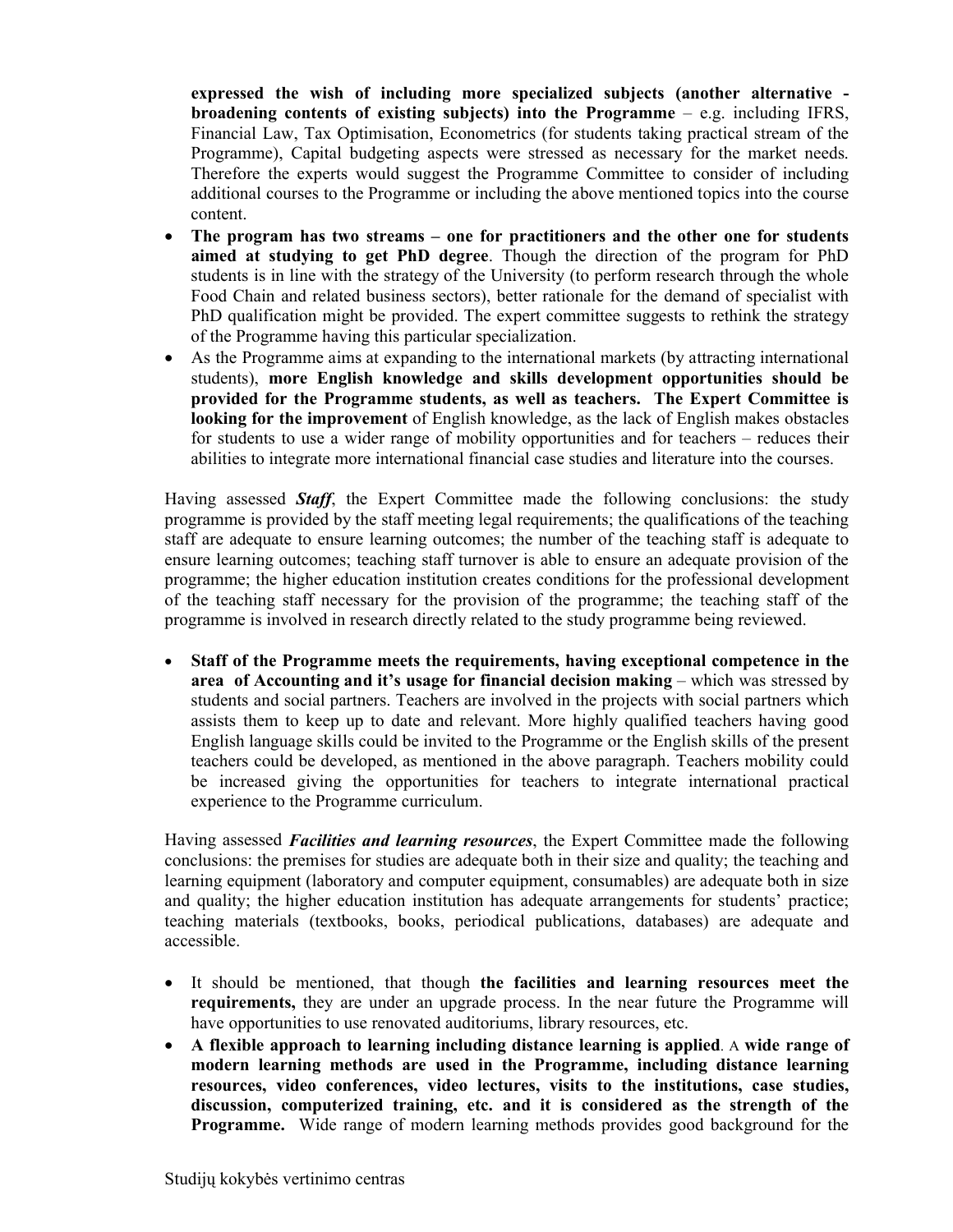expansion of the Programme to the international markets, as well as to develop the wide range of skills for students.

Having assessed *Study process and student assessment*, the Expert Committee made the following conclusions: the admission requirements are well-founded; the organisation of the study process ensures an adequate provision of the programme and the achievement of the learning outcomes; students are encouraged to participate in research, artistic and applied research activities; students have opportunities to participate in student mobility programmes; the higher education institution ensures an adequate level of academic and social support; the assessment system of students' performance is clear, adequate and publicly available; professional activities of the majority of graduates meets the programme providers' expectations.

• The study process and student assessment is well organized. Performance assessment results are considered while developing the Programme. Some achievements of ILO's might be measured more accurately, especially in the areas related to knowledge of agricultural specifics. **Better arrangements should be made for acceptance of credits earned on exchanges abroad.** Students involvement in research activities and the complexity of the research could be extended, especially for those students aiming for PhD degree.

Having assessed **Programme management**, the Expert Committee made the following conclusions: responsibilities for decisions and monitoring of the implementation of the programme are clearly allocated; information and data on the implementation of the programme are regularly collected and analysed; the outcomes of internal and external evaluations of the programme are used for the improvement of the programme; the evaluation and improvement processes involve stakeholders; the internal quality assurance measures are effective and efficient.

 **Programme management is an exceptional area in this Programme.** Inclusion of social partners input in the Programme development is very high, communication with the social partners is an exceptional area, feedback is constantly collected and analysed.

|                                                                                                                                                                                                                                                                                                                | <b>Strengths of the Programme</b>                                                                                                                                                                                                                                                                    | Areas for improvement |                                                                                                                                                                                                                                                                                                                                                                                                                                                      |  |
|----------------------------------------------------------------------------------------------------------------------------------------------------------------------------------------------------------------------------------------------------------------------------------------------------------------|------------------------------------------------------------------------------------------------------------------------------------------------------------------------------------------------------------------------------------------------------------------------------------------------------|-----------------------|------------------------------------------------------------------------------------------------------------------------------------------------------------------------------------------------------------------------------------------------------------------------------------------------------------------------------------------------------------------------------------------------------------------------------------------------------|--|
|                                                                                                                                                                                                                                                                                                                | Uniqueness of the Programme which consists of<br>the combination of financial and accounting<br>knowledge and skills, aimed at servicing small<br>and medium business from the Food Chain and<br>related business areas and reflecting the needs of<br>the region/sector and the mission of the ASU. | $\bullet$             | The uniqueness of the Programme might be stressed<br>more clearly in the curriculum and in the Programme<br>representation to the public. The employment<br>possibilities for the graduates including agricultural and<br>other business areas could be better presented to the<br>public.                                                                                                                                                           |  |
|                                                                                                                                                                                                                                                                                                                | Ability to teach students deep accounting<br>knowledge                                                                                                                                                                                                                                               | $\bullet$             | A special subject on finance related to agriculture might<br>be considered. The students, graduates and social<br>partners expressed the wish of including more<br>specialized subjects/or topics into the Programme such<br>as Econometrics for those students who choose<br>practical stream, capital budgeting, IFRS, Financial<br>Law, Tax optimisation. These topics might also be<br>considered for integration into existing course subjects. |  |
| Programme aims at preparing financial<br>specialists, able to use accounting knowledge in<br>financial decision making. Strong accounting<br>base is used by graduates for work in financial<br>management field which is especially useful in<br>SMEs who require both competences obtained<br>by one person. |                                                                                                                                                                                                                                                                                                      | $\bullet$             | Better rationale for the demand of specialist with PhD<br>qualification might be provided. The Expert Committee<br>suggests reconsidering the strategy of the Programme<br>having this particular stream.                                                                                                                                                                                                                                            |  |
|                                                                                                                                                                                                                                                                                                                | Close relations and strong support from social<br>including teachers<br>students<br>and<br>partners,<br>participation<br>the<br>in<br>projects,<br>research.                                                                                                                                         | $\bullet$             | More English knowledge and skills development<br>opportunities should be provided for the Programme<br>students, as well as teachers                                                                                                                                                                                                                                                                                                                 |  |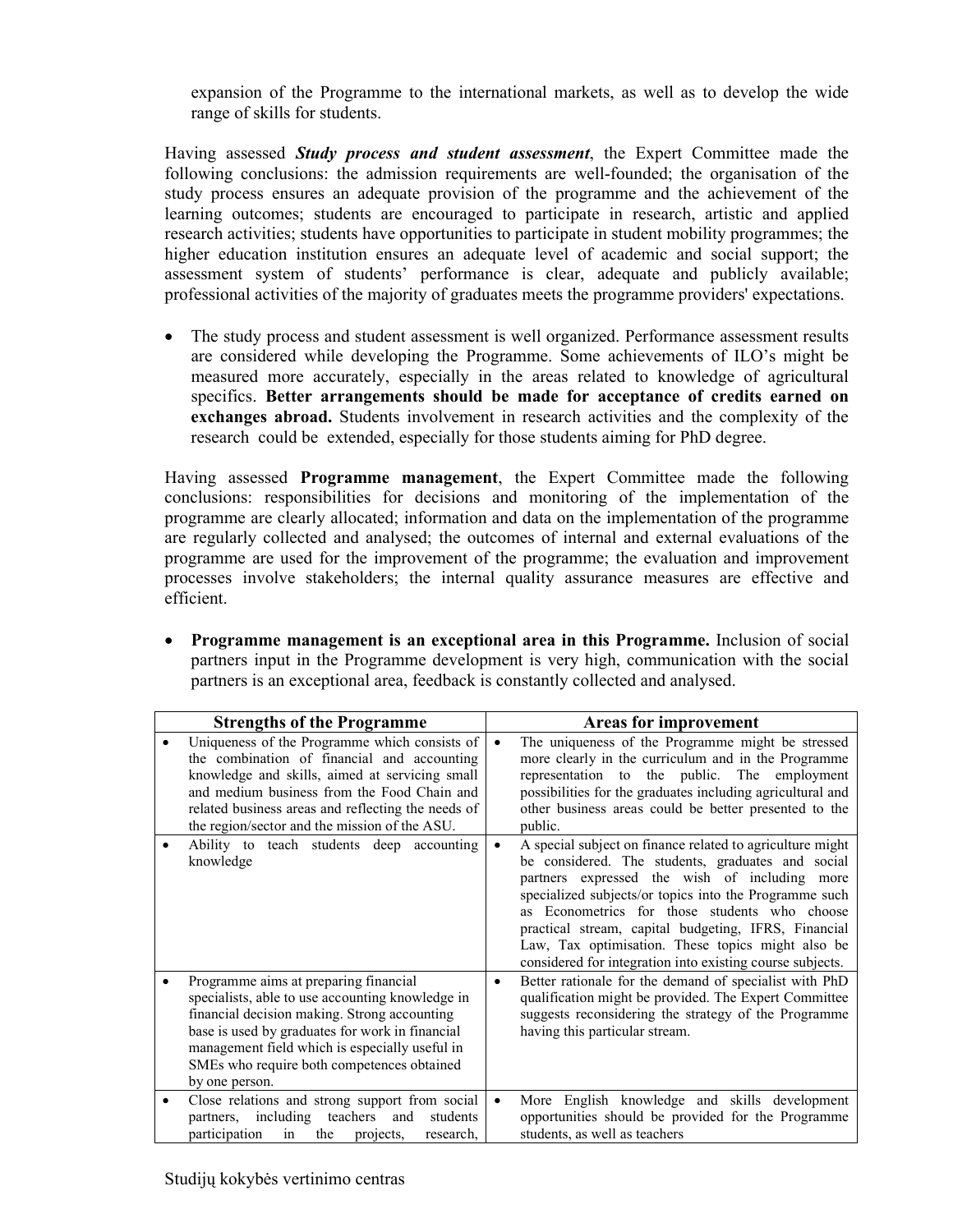| internships, consultations by the social partners<br>creating strong mutual feedback from both sides                                                                                                                                                                                                                       |                                                                                                                                                                                                                                                                                                                                                            |
|----------------------------------------------------------------------------------------------------------------------------------------------------------------------------------------------------------------------------------------------------------------------------------------------------------------------------|------------------------------------------------------------------------------------------------------------------------------------------------------------------------------------------------------------------------------------------------------------------------------------------------------------------------------------------------------------|
| Staff of the Programme meets the requirements,<br>having exceptional competence in the area $-of$<br>Accounting and it's usage for financial decision<br>making                                                                                                                                                            | More highly qualified teachers having good English<br>$\bullet$<br>language skills could be invited to the Programme or<br>the English skills of the present teachers could be<br>developed. Teachers mobility could be increased giving<br>the opportunities for teachers to integrate international<br>practical experience to the Programme curriculum. |
| Flexible approach to learning including distance<br>learning is applied. Wide range of modern<br>learning methods are used in the Programme,<br>including distance learning resources, video<br>conferences, video lectures, visits to the<br>studies.<br>institutions. case<br>discussion.<br>computerized training, etc. | The Programme has to continue the upgrade process of<br>$\bullet$<br>the facilities and learning resources as it is necessary to<br>ensure and maintain the quality of the facilities in the<br>future.                                                                                                                                                    |
| Programme management is an exceptional area<br>in this Programme.                                                                                                                                                                                                                                                          | Better arrangements should be made for acceptance of<br>$\bullet$<br>credits earned on exchanges abroad.                                                                                                                                                                                                                                                   |

**While summarizing the conclusions of the Evaluation Report, one might point that Accounting and Finance Programme in Aleksandras Stulginskis University meets the requirements raised for the Master level programmes, is unique, based on the needs of the market and has its niche among the Master's Programmes in other Lithuanian universities.**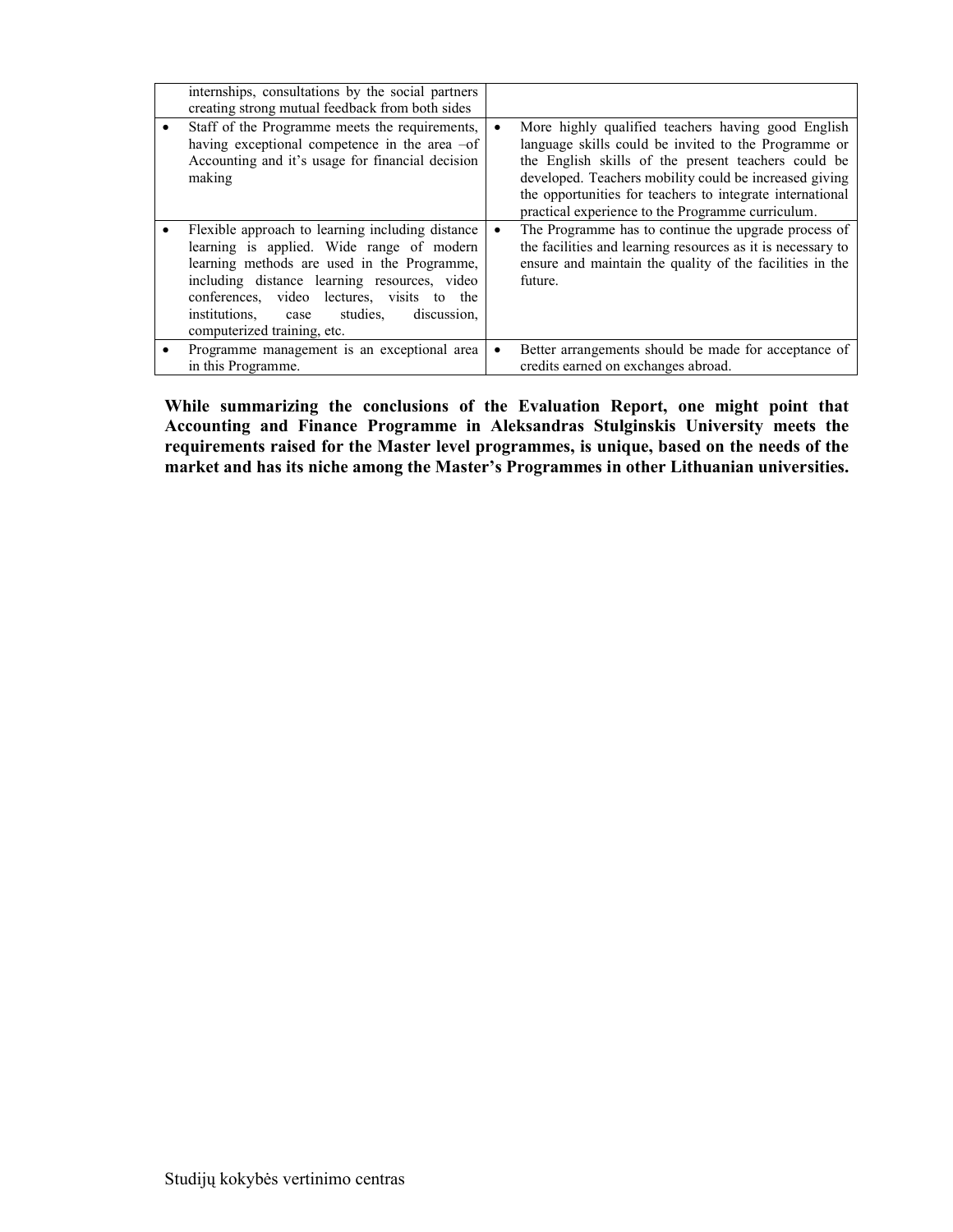#### V. GENERAL ASSESSMENT

The study programme *Accounting and finance* (state code – 621N30003) at Aleksandras Stulginskis University is given **positive** evaluation.

| No. | <b>Evaluation Area</b>               | <b>Evaluation Area</b><br>in Points* |
|-----|--------------------------------------|--------------------------------------|
|     | Programme aims and learning outcomes |                                      |
| 2.  | Curriculum design                    |                                      |
| 3.  | <b>Staff</b>                         |                                      |
| 4.  | Material resources                   |                                      |
| 5.  | Study process and student assessment |                                      |
| 6.  | Programme management                 |                                      |
|     | Total:                               | 1 Q                                  |

*Study programme assessment in points by evaluation areas*.

\*1 (unsatisfactory) - there are essential shortcomings that must be eliminated;

2 (satisfactory) - meets the established minimum requirements, needs improvement;

3 (good) - the field develops systematically, has distinctive features;

4 (very good) - the field is exceptionally good.

Grupės vadovas: Team leader: Mr. Brian O'Connor

Grupės nariai:

Grupės nariai: Assoc.prof. dr. Natalja Gurvitš<br>Team members: Prof.dr. Mika Vaihekoski Assoc.prof. dr. Dalia Kaupelytė Ms. Meda Keleckaitė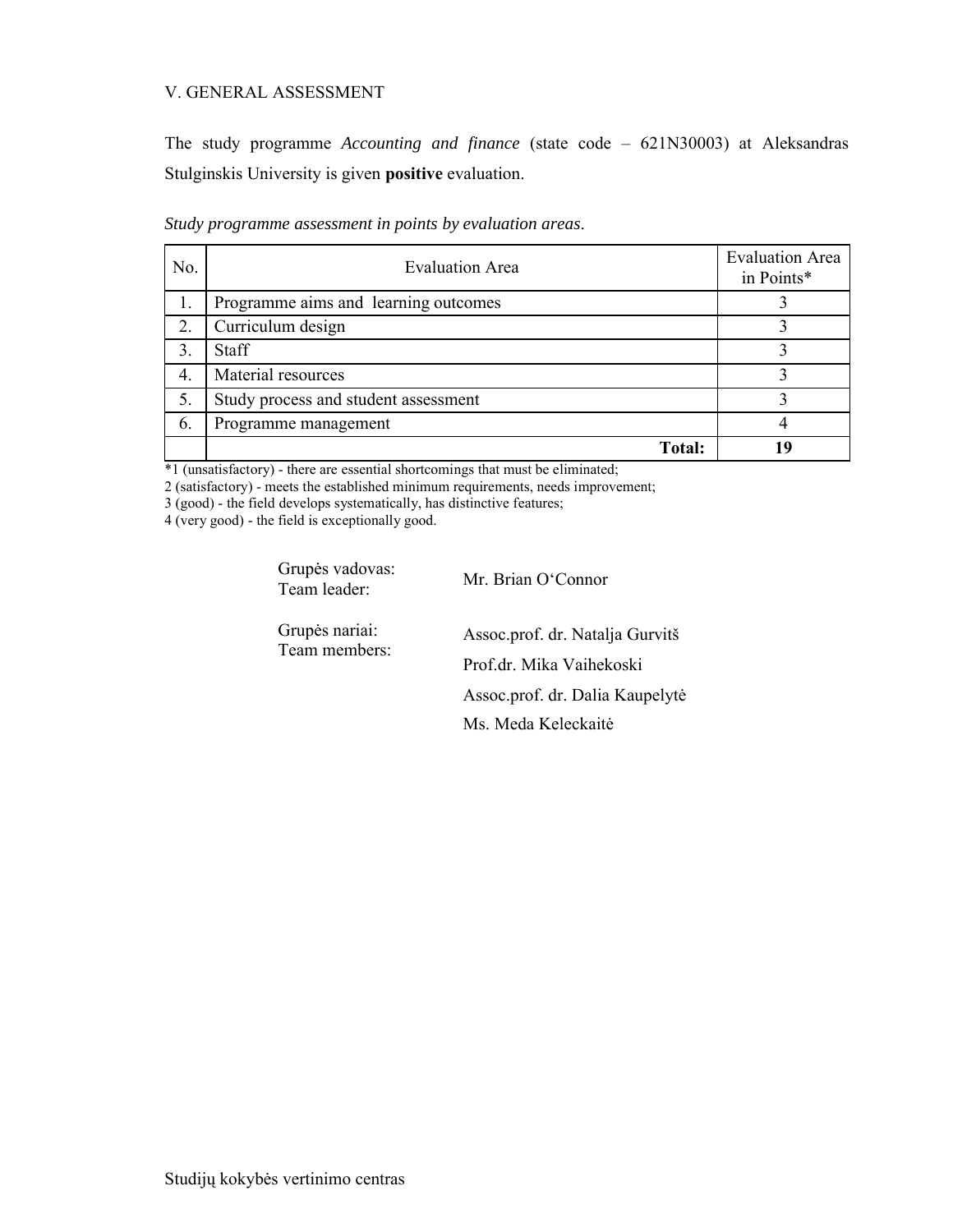### **ALEKSANDRO STULGINSKIO UNIVERSITETO ANTROSIOS PAKOPOS STUDIJŲ PROGRAMOS** *APSKAITA IR FINANSAI* **(VALSTYBINIS KODAS –621N30003) 2013-05- 22 EKSPERTINIO VERTINIMO IŠVADŲ NR. SV4-147-1 IŠRAŠAS**

**<**...>

# V. APIBENDRINAMASIS ĮVERTINIMAS

Aleksandro Stulginskio universiteto studijų programa *Apskaita ir finansai* (valstybinis kodas – 621N30003) vertinama **teigiamai**.

| Eil.<br>Nr.      | Vertinimo sritis                                 | <b>Srities</b><br>įvertinimas,<br>balais* |
|------------------|--------------------------------------------------|-------------------------------------------|
| 1.               | Programos tikslai ir numatomi studijų rezultatai |                                           |
| 2.               | Programos sandara                                | ζ                                         |
| $\overline{3}$ . | Personalas                                       | 3                                         |
| 4.               | Materialieji ištekliai                           | 3                                         |
| 5.               | Studijų eiga ir jos vertinimas                   | ζ                                         |
| 6.               | Programos vadyba                                 | 4                                         |
|                  | Iš viso:                                         | 19                                        |

\* 1 - Nepatenkinamai (yra esminių trūkumų, kuriuos būtina pašalinti)

2 - Patenkinamai (tenkina minimalius reikalavimus, reikia tobulinti)

3 - Gerai (sistemiškai plėtojama sritis, turi savitų bruožų)

4 - Labai gerai (sritis yra išskirtinė)

**<**...**>**

**IV. SANTRAUKA** 

Įvertinusi *programos tikslus ir numatomus studijų rezultatus ekspertų grupė padarė šias išvadas:* programos tikslai ir numatomi studijų rezultatai yra apibrėžti, aiškūs ir viešai skelbiami; programos tikslai ir numatomi studijų rezultatai pagrįsti akademiniais ir (arba) profesiniais reikalavimais, visuomenės ir darbo rinkos poreikiais; programos tikslai ir numatomi studijų rezultatai atitinka studijų rūšį, pakopą ir kvalifikacijų lygį; programos pavadinimas, numatomi studijų rezultatai, programos turinys ir suteikiama kvalifikacija dera tarpusavyje.

 Ekspertų grupė priėjo prie išvados, kad nors programa neseniai išplėsta, **ji yra unikali, nes susideda iš finansų ir apskaitos žinių bei kvalifikacijų, skirta aptarnauti smulkaus ir vidutinio verslo maisto grandinės ir susijusių verslo sričių įmones ir atspindi regiono / sektoriaus poreikius bei ASU misiją.** Studentams, kurie to pageidauja, suteikiama galimybė analizuoti probleminius atvejus, o tai suteikia programai išskirtinę galimybę tenkinti rinkos poreikius.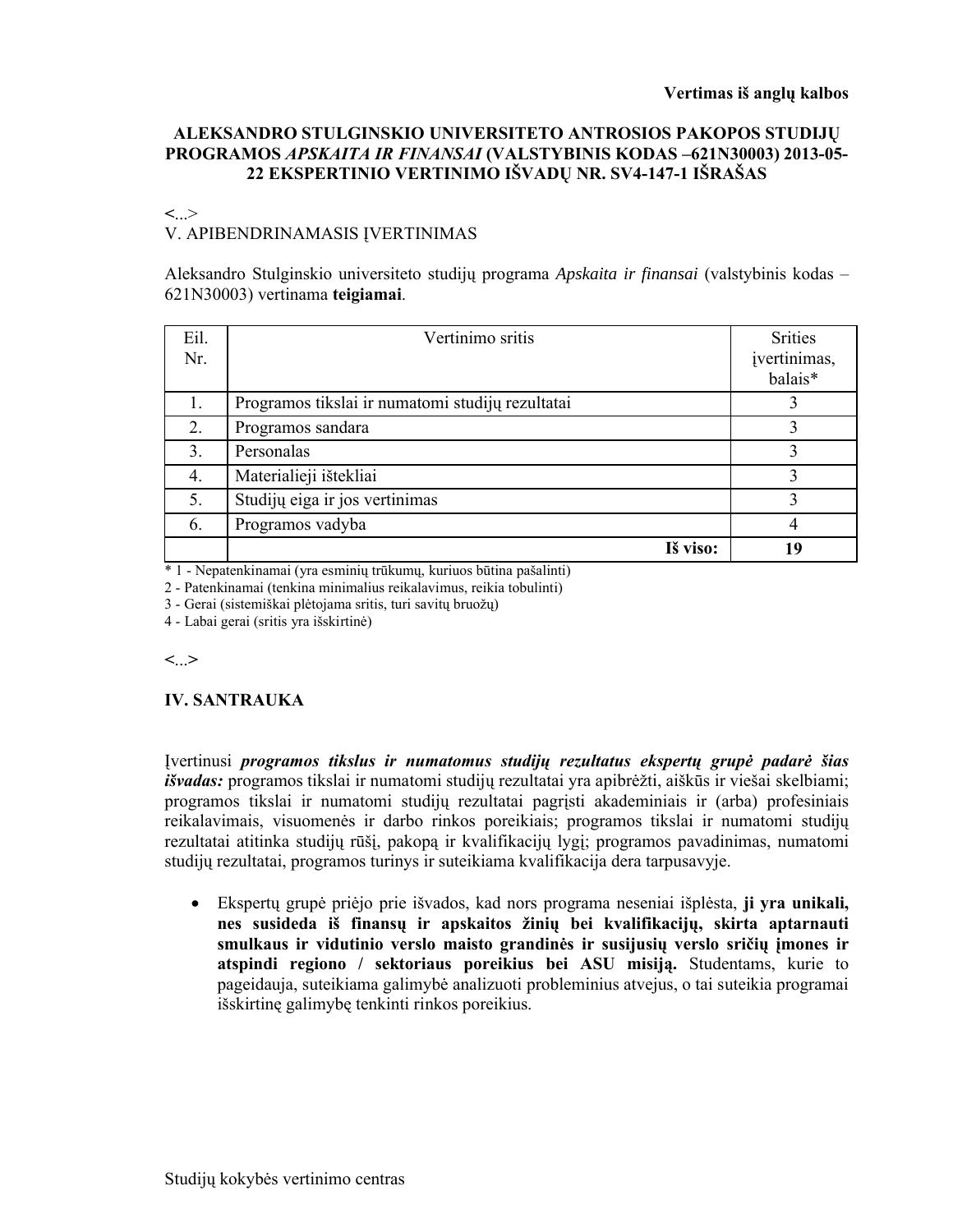- **Būtų galima labiau pabrėžti pačios programos unikalumą, o taip pat akcentuoti jį ir pristatant programą visuomenei, kadangi šiuo metu pateikiamuose oficialiuose programos pristatymuose to nematyti.** Visuomenei galėtų būti geriau pateiktos absolventų užimtumo galimybės, įskaitant įdarbinimą žemės ūkio ir kitose verslo srityse.
- Išnagrinėjus programos **tikslus ir uždavinius** būtų galima daryti išvadą, kad **programos tikslas – parengti finansų specialistus, kurie, priimdami finansinius sprendimus, gali pasinaudoti apskaitos tvarkymo žiniomis**. Absolventai turi tvirtus apskaitos tvarkymo pagrindus, reikalingus dirbant finansų valdymo srityje, ypač MVĮ, kur vienam asmeniui reikia turėti abi kompetencijas. Studentai ir socialiniai partneriai kaip programos stiprybę pabrėžė **gebėjimą suteikti studentams išsamių apskaitos žinių,** kurias būtų galima panaudoti toliau siekiant karjeros.
- Programos stiprybė yra **glaudūs ryšiai su socialiniais partneriais, įskaitant dėstytojų ir studentų dalyvavimą socialinių partnerių projektuose, moksliniuose tyrimuose, stažuotėse ir konsultacijose taip sukuriant stiprų abipusį grįžtamąjį ryšį.** Socialiniai partneriai turi galimybę įtraukti studentus, turinčius žinių ir įgūdžių abiejose – apskaitos bei finansų (jei reikia, ypač susijusių su žemės ūkiu) tvarkymo – srityse atliekant mokslinius ir/ ar užsakomuosius tyrimus. Grįžtamasis ryšys, gautas iš socialinių partnerių, padeda programos vadovų grupei įvertinti, kaip programa atitinka rinkos poreikius, ir atnaujinti programos turinį.

Įvertinusi *programos sandarą ekspertų grupė* padarė šias išvadas: programos sandara atitinka teisės aktų reikalavimus; studijų dalykai ir (ar) moduliai išdėstyti nuosekliai, dalykai ar jų temos nesikartoja; dalykų ir (ar) modulių turinys atitinka studijų rūšį ir pakopą; dalykų (modulių) turinys ir metodai leidžia pasiekti numatomus studijų rezultatus; programos apimtis yra pakankama studijų rezultatams pasiekti; programos turinys atitinka naujausius mokslo, meno ir technologijų pasiekimus.

- **Programos sandara siekiama suteikti ir finansų, ir apskaitos tvarkymo žinių bei įgūdžių,** nors, turint omenyje programos unikalumą, galbūt reikėtų apsvarstyti atskiro finansų dalyko, susijusio su žemės ūkiu, įtraukimo klausimą. Studentai, absolventai ir socialiniai partneriai **išreiškė pageidavimą įtraukti į programą daugiau specialiųjų dalykų (kita alternatyva – išplėsti šiuo metu dėstomų temų /dalykų/ turinį),** pvz., TFAS, finansų teisę, mokesčių optimizavimą, ekonometriją (studentams, pasirenkantiems programos praktinę kryptį), kapitalo biudžeto sudarymo klausimai būtini rinkos poreikiams patenkinti. Todėl ekspertai programos komitetui siūlytų apsvarstyti papildomų dalykų įtraukimo į programą arba ankščiau minėtų temų įtraukimo į studijų dalykų turinį klausimą.
- **Programa yra dviejų krypčių: viena skirta praktikams, kita studentams, siekiantiems daktaro laipsnio.** Nors programos, skirtos daktaro laipsnio siekiantiems studentams, kryptis atitinka Universiteto strategiją – atlikti mokslinius tyrimus visoje maisto grandinėje ir susijusiuose verslo sektoriuose, galbūt reikėtų geriau pagrįsti daktaro laipsnį turinčių specialistų poreikį. Ekspertų grupė siūlo persvarstyti programos strategiją, kai įtraukiama ši konkreti specializacija.
- Kadangi šia programa siekiama tapti atviresniais tarptautinėms rinkoms (pritraukiant užsienio studentus), **šios programos studentams ir dėstytojams reikėtų suteikti daugiau anglų kalbos žinių bei įgūdžių tobulinimo galimybių. Ekspertų grupė tikisi,** kad anglų kalbos žinios bus **patobulintos,** nes dėl anglų kalbos nemokėjimo studentai negali pasinaudoti platesnio masto judumo galimybėmis, be to, sumažėja dėstytojų galimybės įtraukti į programą daugiau tarptautinių finansinių atvejų studijų ir literatūros.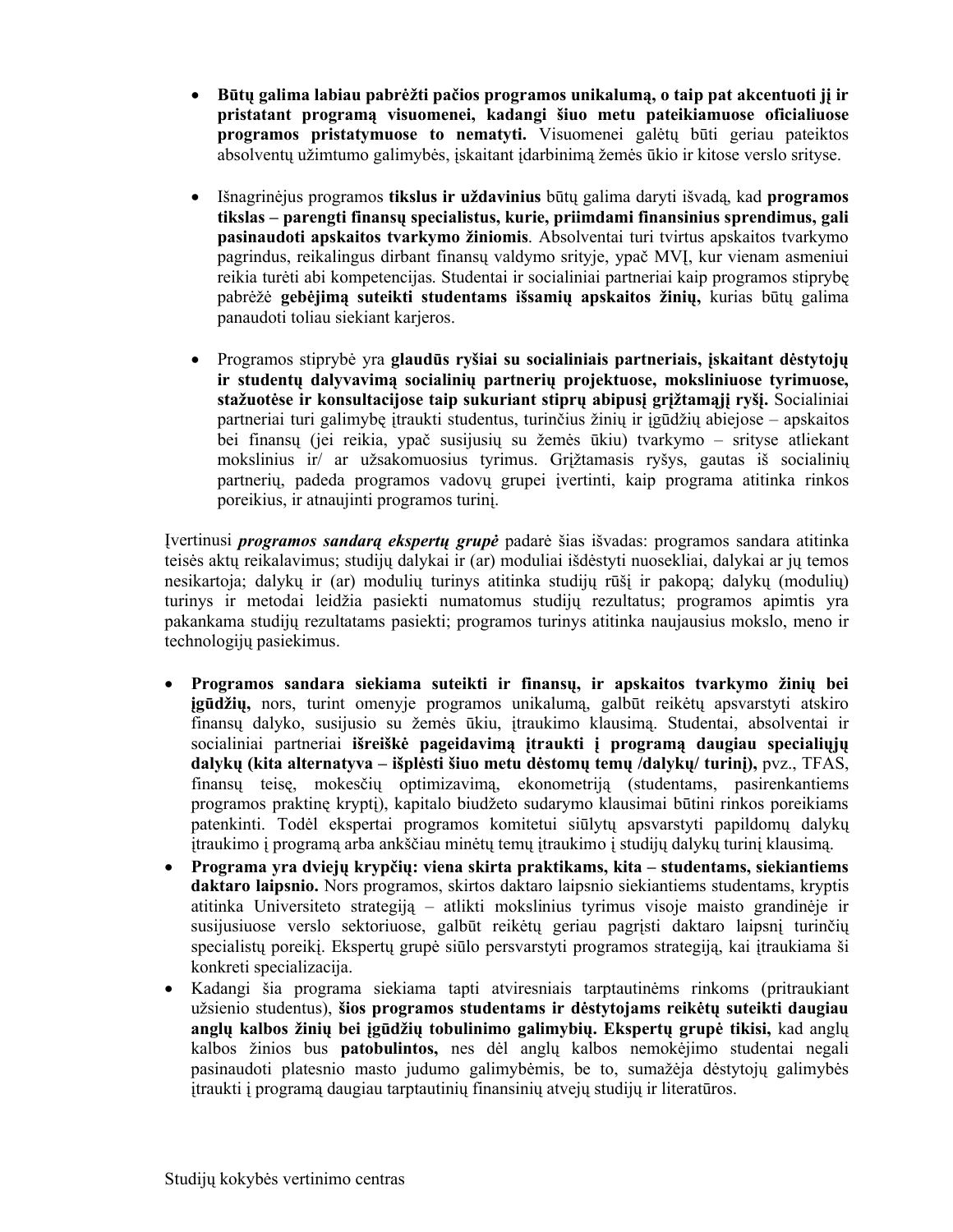Išnagrinėjusi *personalo* padėtį, ekspertų grupė padarė šias išvadas: studijų programą vykdantis personalas atitinka teisės aktų reikalavimus; dėstytojų kvalifikacija yra tinkama numatomiems studijų rezultatams pasiekti; dėstytojų skaičius yra pakankamas numatomiems studijų rezultatams pasiekti; dėstytojų kaita užtikrina tinkamą programos vykdymą; aukštoji mokykla sudaro sąlygas dėstytojų profesiniam tobulėjimui, kad jie galėtų dėstyti programą; programą įgyvendinantis akademinis personalas dalyvauja moksliniuose tyrimuose, kurie tiesiogiai susiję su vertinama programa.

 **Programą vykdantis personalas atitinka reikalavimus – turi išskirtinės kompetencijos apskaitos ir jos panaudojimo priimant finansinius sprendimus srityje.** Tai pabrėžė ir studentai, ir socialiniai partneriai. Dėstytojai dalyvauja projektuose su socialiniais partneriais, ir tai padeda jiems neatsilikti nuo naujovių. Kaip minėta ankstesnėje pastraipoje, dalyvauti programoje reikėtų kviestis aukštesnės kvalifikacijos dėstytojus, gerai mokančius anglų kalbą, arba tobulinti dabartinių dėstytojų anglų kalbos įgūdžius. Dėstytojų judumą būtų galima didinti suteikiant dėstytojams galimybę į programos mokymo planą įtraukti tarptautinę praktinę patirtį.

Įvertinusi **materialiuosius išteklius**, ekspertų grupė padarė šias išvadas: numatytos patalpos studijoms yra tinkamos ir jų pakanka; naudojama įranga studijoms (laboratorinė, kompiuterinė, reikmenys) tinkama ir jos pakanka; aukštoji mokykla turi tinkamą bazę praktikoms; metodiniai ištekliai (vadovėliai, knygos, periodika, duomenų bazės) yra tinkami, pakankami ir prieinami.

- Reikėtų paminėti, kad nors **materialieji ištekliai ir atitinka reikalavimus,** jie vis dar modernizuojami. Netolimoje ateityje atsiras galimybė atnaujinti šiai programai įgyvendinti reikalingas auditorijas, bibliotekų išteklius ir t. t.
- **Taikomas lankstus požiūris į mokymąsi, įskaitant nuotolines studijas. Įgyvendinant šią programą taikoma daug šiuolaikinių mokymosi metodų, įskaitant nuotolinio mokymosi išteklius, vaizdo konferencijas, vaizdo paskaitas, lankymąsi institucijose, probleminių atvejų analizę, diskusijas, kompiuterinį mokymą ir t. t., ir tai laikoma šios programos stiprybe.** Modernių mokymosi metodų gausa yra tvirta programos įsiliejimo į tarptautines rinkas prielaida, ji taip pat leidžia studentams suteikti įvairių kompetencijų.

Įvertinusi *studijų eigą ir jos vertinimą* ekspertų grupė padarė šias išvadas: studijų proceso organizavimas užtikrina tinkamą programos įgyvendinimą ir studijų rezultatų pasiekimą; studentai skatinami dalyvauti mokslo, meno ir taikomojoje mokslo veikloje; studentams sudaromos sąlygos dalyvauti judumo programose; aukštoji mokykla užtikrina tinkamą akademinę ir socialinę paramą; studentų pasiekimų vertinimo sistema yra aiški, vieša ir tinkama studijų rezultatams įvertinti; daugumos programos absolventų profesinė veikla atitinka programos vykdytojų lūkesčius.

 Studijų procesas ir jo vertinimas gerai organizuoti. Tobulinant programą atsižvelgiama į veiklos įvertinimo rezultatus. Kai kurie numatomų studijų rezultatų pasiekimai, ypač su žemės ūkio specifika susijusios žinios, galėtų būti vertinami tiksliau. **Reikėtų nustatyti geresnę kreditų, gautų mainų programos užsienyje metu, įskaitymo tvarką.** Būtų galima padidinti studentų dalyvavimą mokslinių tyrimų veikloje ir tyrimų sudėtingumą, ypač daktaro laipsnio siekiančių studentų atveju.

Įvertinusi **programos vadybą** ekspertų grupė padarė šias išvadas: aiškiai paskirstyta atsakomybė už programos įgyvendinimą ir priežiūrą, sprendimų priėmimą; periodiškai renkami ir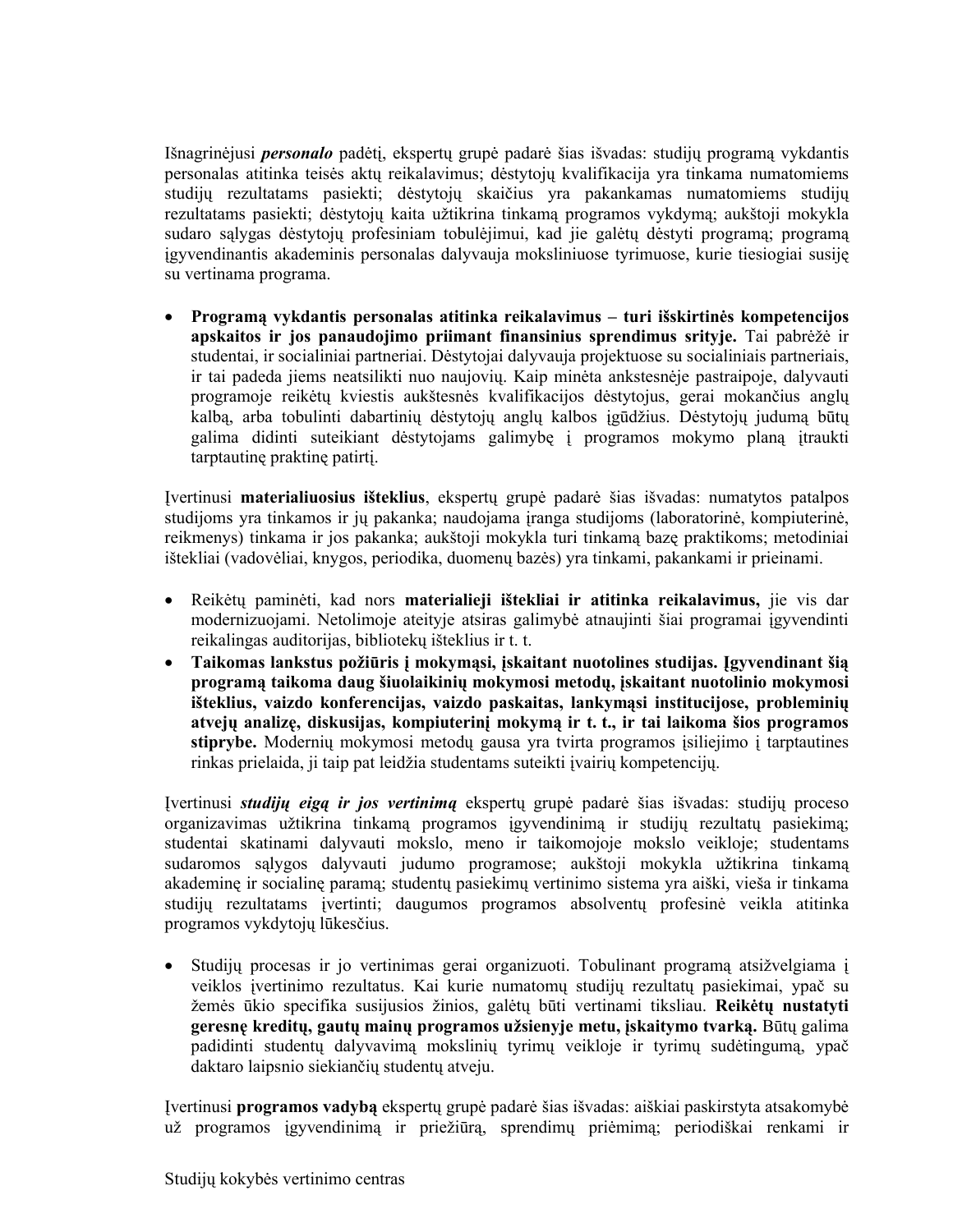analizuojami duomenys bei kita informacija apie programos įgyvendinimą; programos vidinio ir išorinio vertinimo rezultatai veiksmingai panaudojami tobulinant programą; į programos vertinimo ir tobulinimo procesus įtraukiami socialiniai dalininkai; naudojamos vidinio kokybės užtikrinimo priemonės yra veiksmingos.

 **Programos vadyba yra išskirtinė šios programos sritis.** Socialiniai partneriai aktyviai dalyvauja tobulinant šią programą, ryšys su socialiniais partneriais išskirtinis, nuolat renkama ir nagrinėjama grįžtamoji informacija.

| Programos stiprybės                                         |                                                                                                                                                                                                                                                                                                                | <b>Tobulintinos sritys</b> |                                                                                                                                                                                                                                                                                                                                                                                                                                                                                            |
|-------------------------------------------------------------|----------------------------------------------------------------------------------------------------------------------------------------------------------------------------------------------------------------------------------------------------------------------------------------------------------------|----------------------------|--------------------------------------------------------------------------------------------------------------------------------------------------------------------------------------------------------------------------------------------------------------------------------------------------------------------------------------------------------------------------------------------------------------------------------------------------------------------------------------------|
| misiją.                                                     | Programos unikalumas: ji susideda iš finansų ir<br>apskaitos žinių bei kvalifikacijų ir yra skirta<br>aptarnauti smulkaus ir vidutinio verslo maisto<br>grandinės ir susijusių verslo sričių įmones ir<br>atspindi regiono / sektoriaus poreikius bei ASU                                                      | $\bullet$                  | programoje ir pristatant<br>šią<br>Studiju<br>programa<br>visuomenei galėtų būti labiau akcentuojama jos<br>specifika. Visuomenei galėtų būti geriau pristatomos<br>absolventų užimtumo galimybės, įskaitant įdarbinimą<br>žemės ūkio ir kitose verslo srityse.                                                                                                                                                                                                                            |
| $\bullet$<br>žinių.                                         | Gebėjimas suteikti studentams išsamių apskaitos                                                                                                                                                                                                                                                                | $\bullet$                  | Būtų galima apsvarstyti atskiro finansų<br>dalyko,<br>susijusio su žemės ūkiu, įtraukimo klausimą. Studentai,<br>absolventai<br>partneriai<br>ir<br>socialiniai<br>išreiškė<br>pageidavimą įtraukti į programą daugiau specialiųjų<br>dalykų / temų, pvz., ekonometriją studentams,<br>pasirenkantiems programos praktinę kryptį, kapitalo<br>biudžeto sudarymą, TFAS, finansų teisę, mokesčių<br>optimizavimą, Būtų galima apsvarstyti šių temų<br>įtraukimą ir į esamus studijų dalykus. |
| turėti abi kompetencijas.                                   | Programos tikslas - parengti finansų specialistus,<br>kurie, priimdami finansinius sprendimus, gali<br>pasinaudoti apskaitos tvarkymo žiniomis.<br>Absolventai turi tvirtus apskaitos tvarkymo<br>pagrindus, reikalingus dirbant finansų valdymo<br>srityje, ypač MVI, kur vienam asmeniui reikia              | $\bullet$                  | Reikėtų geriau pagrįsti daktaro<br>laipsni<br>turinčiu<br>specialistų poreikį. Ekspertų grupė siūlo persvarstyti<br>programos strategiją, kai įtraukiama ši konkreti<br>specializacija.                                                                                                                                                                                                                                                                                                    |
| $\bullet$<br>jų parama,<br>moksliniuose<br>grįžtamąjį ryšį. | Glaudūs ryšiai su socialiniais partneriais ir tvirta<br>įskaitant dėstytojų ir studentų<br>dalyvavimą socialinių partnerių projektuose,<br>tyrimuose,<br>stažuotėse<br>ir<br>konsultacijose taip sukuriant stiprų abipusį                                                                                      | $\bullet$                  | Šios programos studentams ir dėstytojams reikėtų<br>suteikti daugiau anglų kalbos žinių bei įgūdžių<br>tobulinimo galimybių.                                                                                                                                                                                                                                                                                                                                                               |
| Programą<br>$\bullet$<br>sprendimus srityje.                | vykdantis<br>atitinka<br>personalas<br>reikalavimus - turi išskirtinės kompetencijos<br>apskaitos ir jos panaudojimo priimant finansinius                                                                                                                                                                      | $\bullet$                  | Reikėtų kviestis dalyvauti programoje aukštesnės<br>kvalifikacijos dėstytojus, gerai mokančius anglų kalbą,<br>arba tobulinti dabartinių dėstytojų anglų kalbos<br>įgūdžius. Dėstytojų judumą būtų galima didinti<br>suteikiant dėstytojams galimybę į programos mokymo<br>planą įtraukti tarptautinę praktinę patirtį.                                                                                                                                                                    |
| $\bullet$<br>konferencijas,<br>institucijose,               | Taikomas lankstus požiūris į mokymąsi, įskaitant<br>nuotolines studijas. Įgyvendinant šią programą<br>taikoma daug šiuolaikinių mokymosi metodų,<br>įskaitant nuotolinio mokymosi išteklius, vaizdo<br>vaizdo<br>paskaitas,<br>lankymąsi<br>atvejų<br>studijas,<br>diskusijas,<br>kompiuterinį mokymą ir t. t. |                            | Įgyvendinant šią programą turi<br>būti<br>toliau<br>ir<br>atnaujinamos patalpos bei mokymosi priemonės, nes tai<br>būtina norint ateityje užtikrinti ir išsaugoti šių<br>materialiųjų išteklių kokybę.                                                                                                                                                                                                                                                                                     |
| $\bullet$<br>sritis.                                        | Programos vadyba yra išskirtinė šios programos                                                                                                                                                                                                                                                                 | $\bullet$                  | Reikėtų nustatyti geresnę kreditų, gautų užsienyje pagal<br>mainų programą, pripažinimo tvarką.                                                                                                                                                                                                                                                                                                                                                                                            |

**Apibendrinant vertinimo išvadas galima teigti, kad Aleksandro Stulginskio universitete vykdoma apskaitos ir finansų programa atitinka magistrantūros studijų programoms keliamus reikalavimus, yra unikali, pagrįsta rinkos poreikiais ir užima tinkamą vietą tarp kitų Lietuvos universitetų magistrantūros programų.**